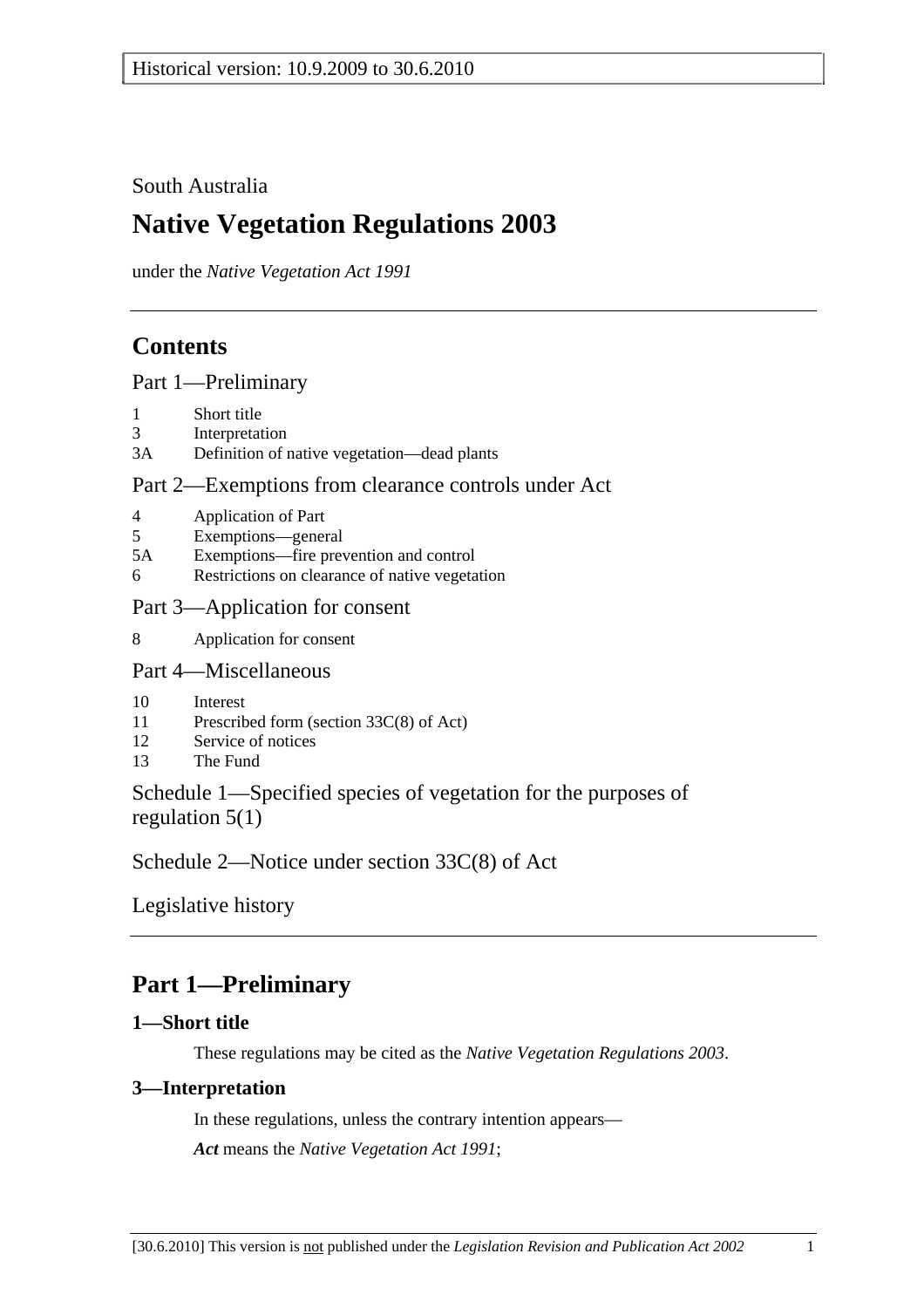*building* means a building or structure that is permanently fixed to land so that it cannot be moved without dismantling or destroying it and—

- (a) includes a transportable building if the building is connected to a sewage system or a septic tank and then is not moved after it is first connected to that sewage system or septic tank; but
- (b) does not include a building or structure erected or placed on land in contravention of the *Development Act 1993* or a corresponding previous enactment;

*business day* means any day except Saturday, Sunday or a public holiday;

*country* has the same meaning as in the *Fire and Emergency Services Act 2005*;

*Development Plan* means a Development Plan under the *Development Act 1993*;

*dwelling* means a building or part of a building used as a self-contained residence;

*fence* means a fence consisting of posts and wire fixed permanently to land and designed for the purpose of controlling access by people or the movement of animals;

*fire-control purposes*—these are purposes associated with preventing or controlling the spread of fires or potential fires;

#### *infrastructure* means—

- (a) the infrastructure, equipment, structures, works and other facilities used in or in connection with the supply of water or electricity, gas or other forms of energy, the provision of telecommunications, or the drainage, removal or treatment of waste water or sewage; or
- (b) roads and their supporting structures or works; or
- (c) ports, wharfs, jetties, railways, trams and busways;

*Mining Act* means the *Mining Act 1971*, the *Opal Mining Act 1995*, the *Petroleum Act 2000*, the *Offshore Minerals Act 2000* or the *Roxby Downs (Indenture Ratification) Act 1982*;

*private mine* means land declared under the *Mining Act 1971* to be a private mine;

*River Murray Floodplain Area* means the River Murray Protection Area so designated under regulation 4 of the *River Murray Regulations 2003*;

*SACFS* means the South Australian Country Fire Service;

*township of Robe* means the area shown as the township of Robe in the Development Plan that applies to that area of the State.

#### **3A—Definition of native vegetation—dead plants**

For the purposes of paragraph (a) of the definition of *native vegetation* in section 3(1) of the Act, the class of plants, or parts of plants, comprising trees of a species indigenous to South Australia—

- (a) that have a trunk circumference (measured at a point 300 millimetres above the base of the tree) of—
	- (i) in the case of a tree located on Kangaroo Island—1 metre or more; or
	- (ii) in any other case—2 metres or more; and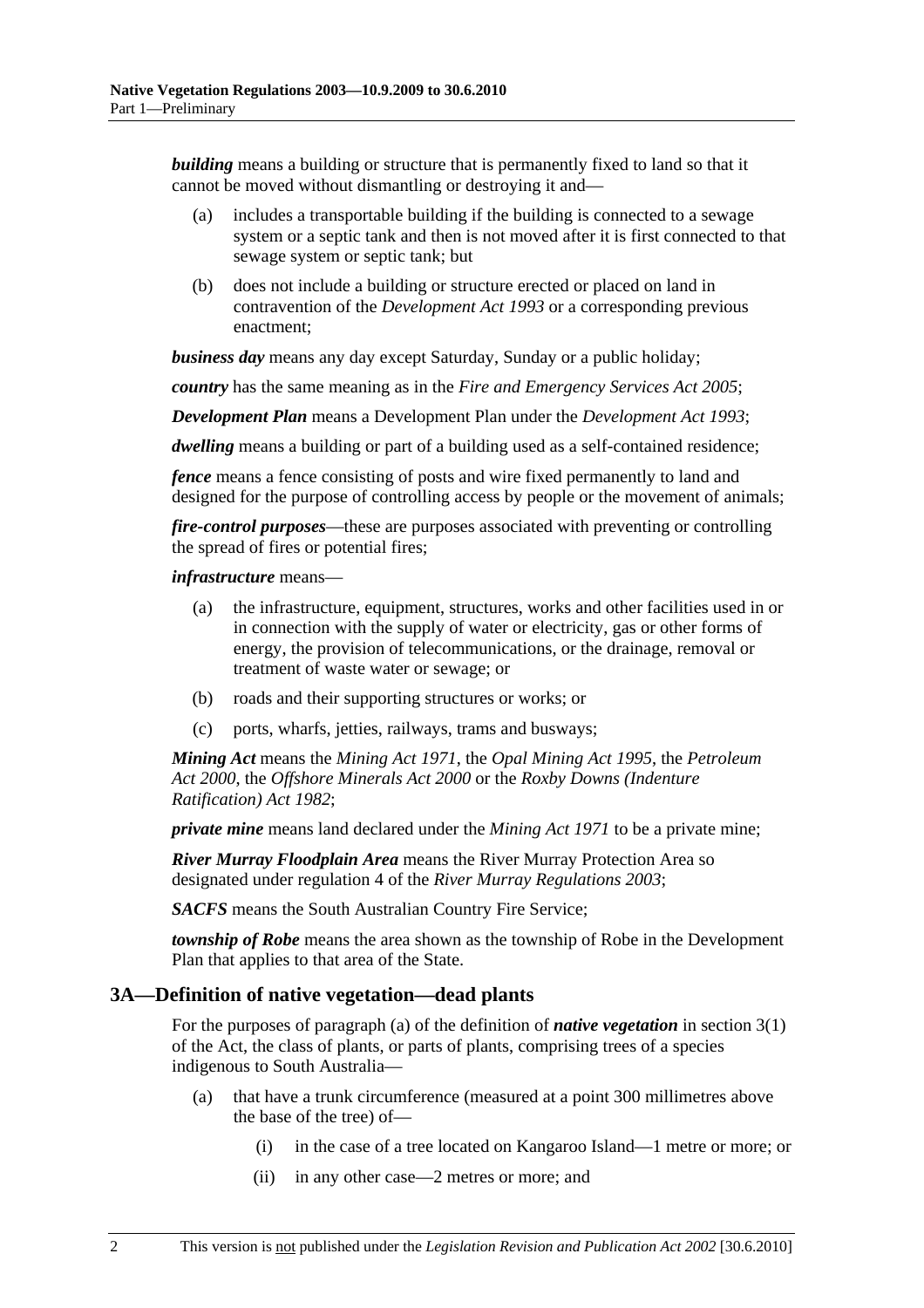(b) that provide or have the potential to provide, or are a part of a group of trees or other plants (whether alive or dead) that provide or have the potential to provide, a habitat for animals of a listed threatened species under the *Environment Protection and Biodiversity Conservation Act 1999* of the Commonwealth,

is declared to be included in that definition.

# **Part 2—Exemptions from clearance controls under Act**

### **4—Application of Part**

Exemptions under this Part do not extend to native vegetation growing or situated on land that is subject to a heritage agreement under the Act or a heritage agreement that was entered into in compliance with a condition of consent to clear native vegetation under the repealed Act unless the paragraph setting out the exemption explicitly extends its operation to that vegetation.

### **5—Exemptions—general**

- (1) Pursuant to section 27(1)(b) of the Act, native vegetation may, subject to any other Act or law to the contrary, be cleared—
	- (a) if it is proposed to erect a building that is a dwelling or a structure or other facility that is ancillary to a dwelling and—
		- (i) any development authorisation for the erection of the dwelling or structure or other facility required by or under the *Development Act 1993* has been obtained; and
		- (ii) either—
			- (A) the vegetation
				- does not comprise or form part of a stratum of native vegetation that is substantially intact; and
				- except where the dwelling is within a residential or township zone under the relevant Development Plan, does not include vegetation of the genus *Eucalyptus* with a stem diameter at 300 millimetres above the ground of 200 millimetres or more, or other vegetation with a stem diameter at the lowest point of the stem above ground level of 100 millimetres or more; or
			- $(B)$
- the Council is satisfied (on the basis of information provided to the Council by the person seeking the benefit of this paragraph and such other information as the Council thinks fit) that, after taking into account the need to preserve biological diversity and taking into account the needs of the owner of the land, the proposed site for the building is the most suitable that is available; and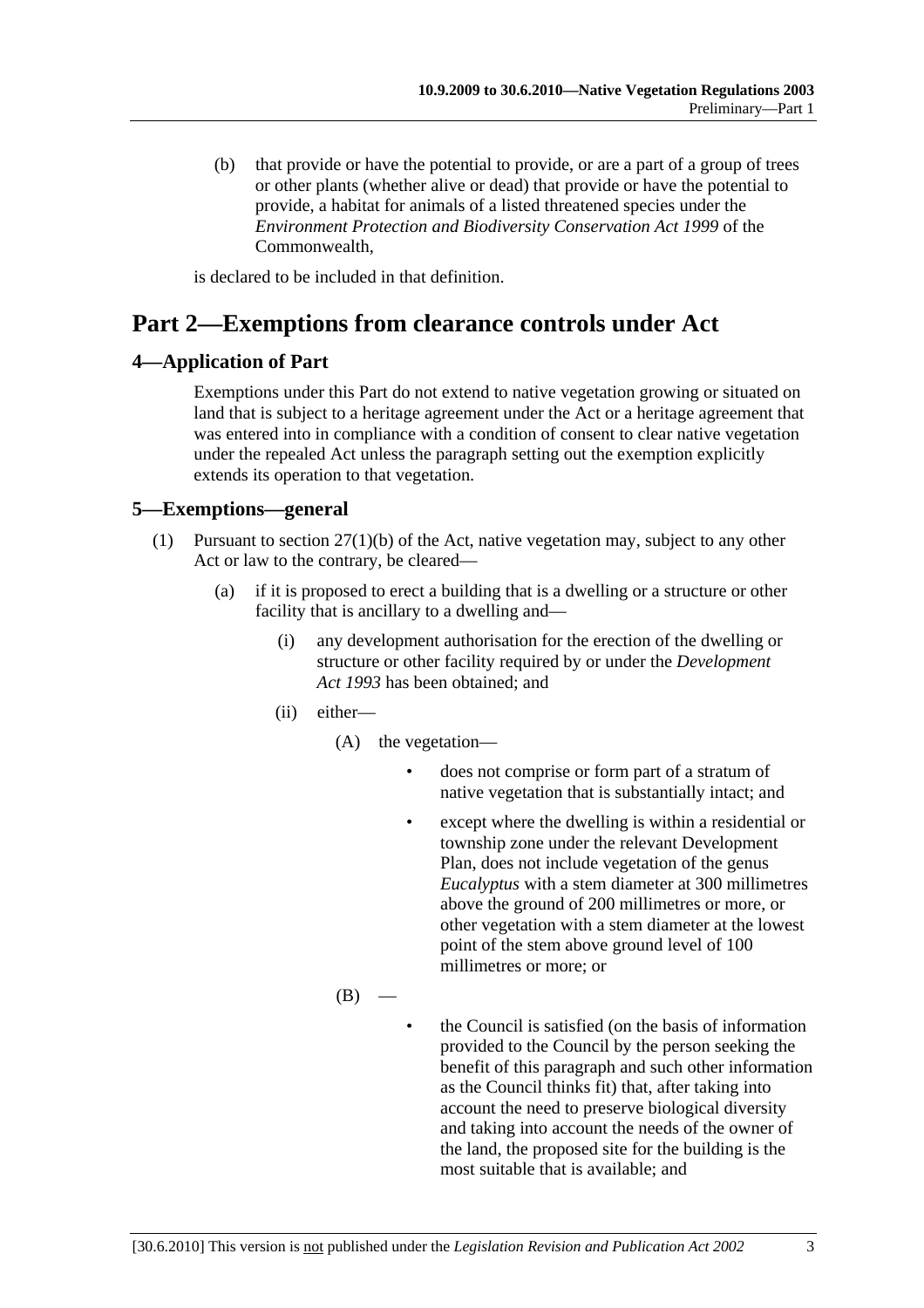- the Council is satisfied (on the basis of information provided to the Council by the person seeking the benefit of this paragraph and such other information as the Council thinks fit) that there is no other practicable alternative that would involve no clearance or the clearance of less vegetation or the clearance of vegetation that is less significant or (if relevant) the clearance of vegetation that has been degraded to a greater extent than the vegetation proposed to be cleared; and
- the clearance is undertaken in accordance with a management plan that has been approved by the Council and that, after taking into account the full extent of clearance that is to be undertaken on the relevant land, results in a significant environmental benefit on the property where the building is to be situated, or the owner of the land (or a person acting on his or her behalf) has, on application to the Council to proceed with clearing the vegetation in accordance with this provision, made a payment into the Fund of an amount considered by the Council to be sufficient to achieve a significant environmental benefit in the manner contemplated by section 21(6) of the Act;
- (ab) if it is proposed to divide land for use for residential purposes (after taking into account the construction of roads and other infrastructure) and—
	- (i) any development authorisation for the division of the land and for the use of land for residential purposes under the *Development Act 1993* has been obtained; and
	- $(ii)$ 
		- (A) the Council is satisfied (on the basis of information provided to the Council by the person seeking the benefit of this paragraph and such other information as the Council thinks fit) that, after taking into account the need to preserve biological diversity and taking into account the needs of the owner of the land, the clearance will be limited to clearance reasonably required to erect 1 dwelling, and any structure or other facility that would be reasonably expected to be ancillary to the dwelling, on each allotment to be created by the division; and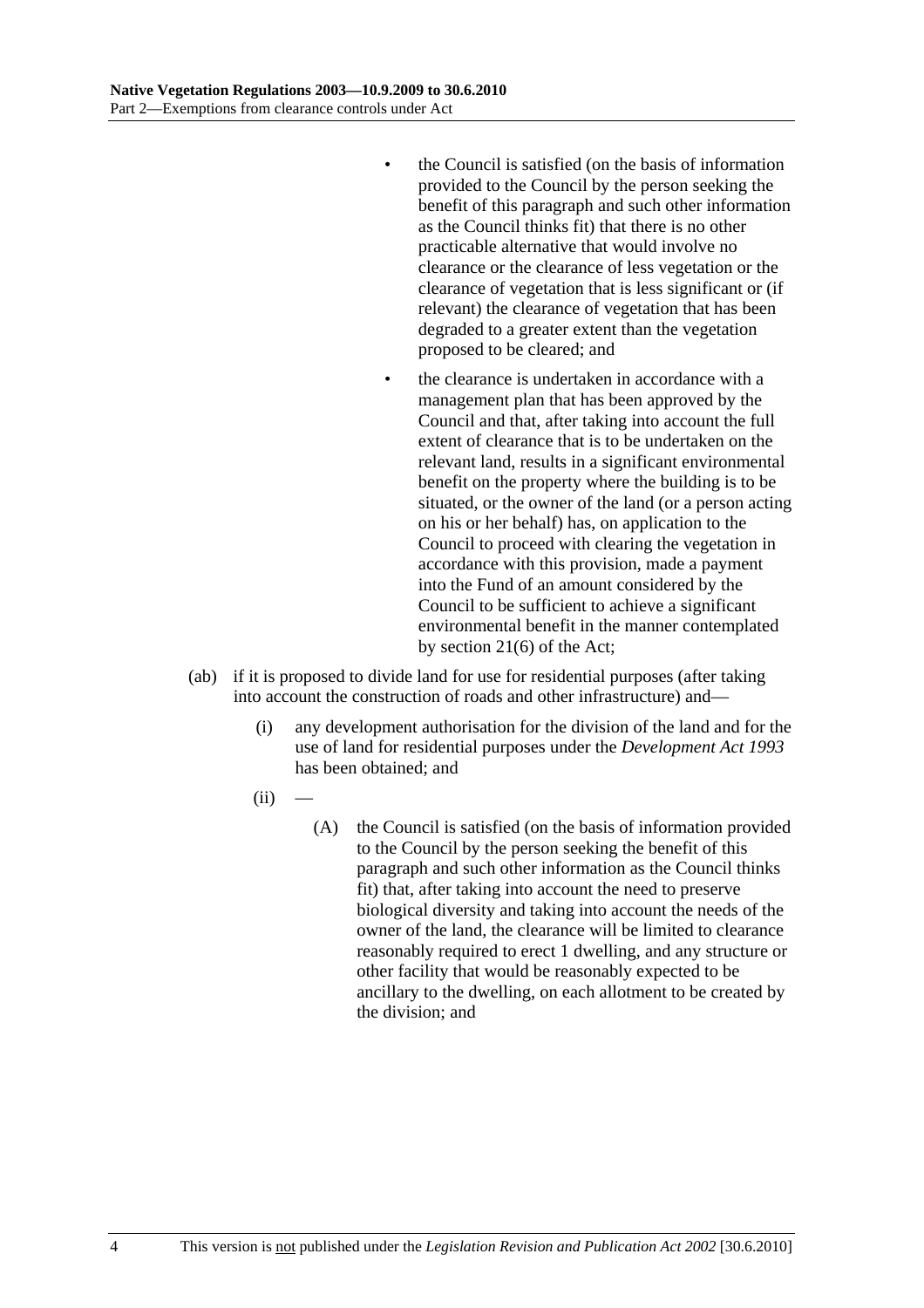- (B) the Council is satisfied (on the basis of information provided to the Council by the person seeking the benefit of this paragraph and such other information as the Council thinks fit) that there is no other practicable alternative that would involve no clearance or the clearance of less vegetation or the clearance of vegetation that is less significant or (if relevant) the clearance of vegetation that has been degraded to a greater extent than the vegetation proposed to be cleared; and
- (C) the clearance is undertaken in accordance with a management plan that has been approved by the Council and, after taking into account the full nature and extent of clearance that is to be undertaken on the relevant land and any commitments that have been made with respect to the establishment, restoration or maintenance of native vegetation, the Council is satisfied that there will be a significant environmental benefit on the land being divided or within the same region of the State, or the owner of the land (or a person acting on his or her behalf) has, on application to the Council to proceed with clearing the vegetation in accordance with this provision, made a payment into the Fund or, if the Council is satisfied that it is appropriate in the circumstances, agreed to make a payment into the Fund, of an amount considered by the Council to be sufficient to achieve a significant environmental benefit which outweighs the value of retaining the vegetation;
- (b) if it is proposed to erect a building or a structure or other facility that is ancillary to a building, other than a dwelling or a structure or other facility that is ancillary to a dwelling, and—
	- (i) any development authorisation for the erection of the building or structure or other facility required by or under the *Development Act 1993* has been obtained; and
	- (ii) the vegetation—
		- (A) does not comprise or form part of a stratum of native vegetation that is substantially intact; and
		- (B) except where the building is within a tourist accommodation, business, centre, commerce, commercial, industrial, industry or office zone under the relevant Development Plan, does not include vegetation of the genus *Eucalyptus* with a stem diameter at 300 millimetres above the ground of 200 millimetres or more, or other vegetation with a stem diameter at the lowest point of the stem above ground level of 100 millimetres or more;
- $(c)$  if—
	- (i) the clearance is incidental to a proposed development to which section 48 of the *Development Act 1993* applies; and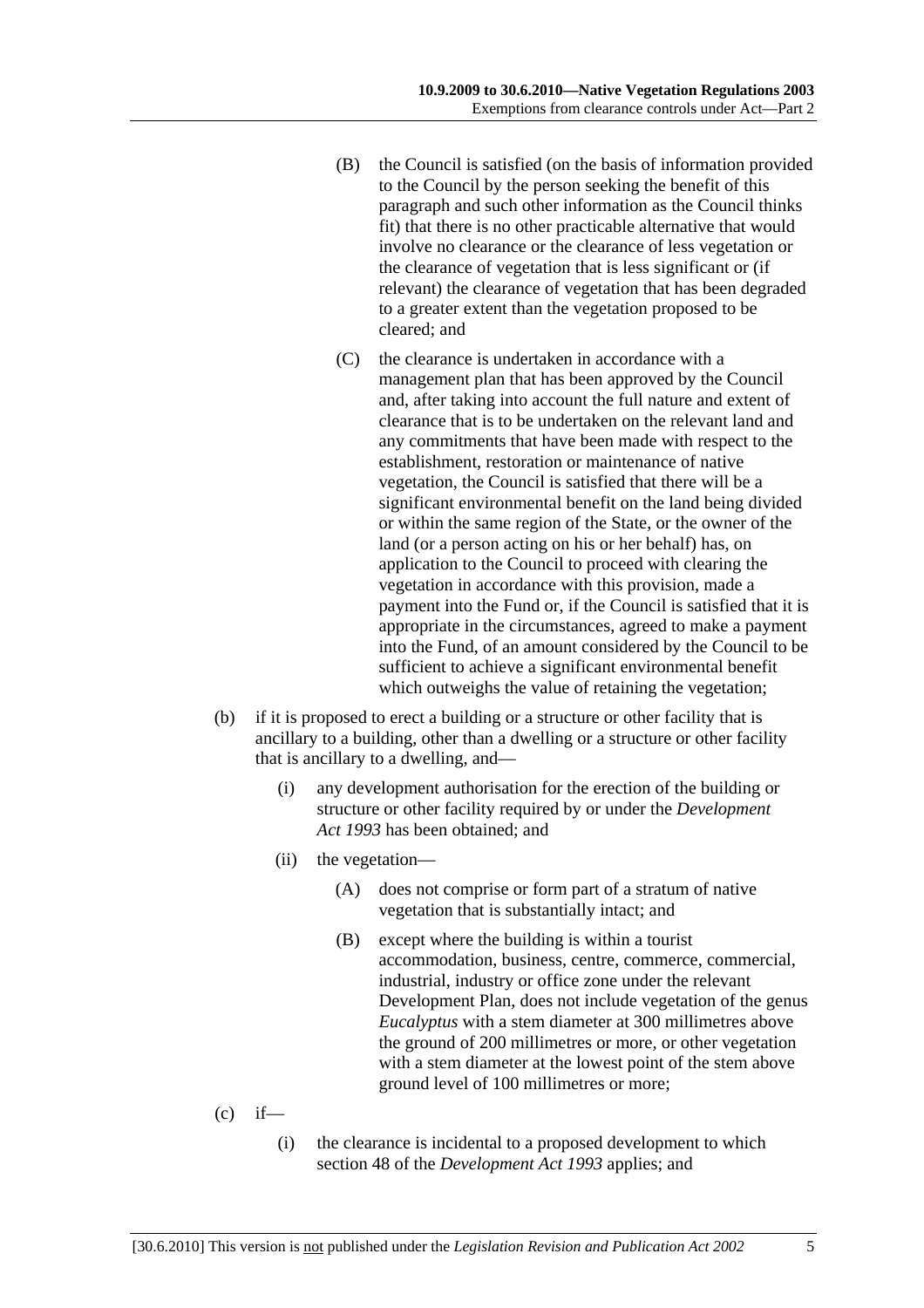- (ii) an environmental impact statement, public environmental report or development report, and an Assessment Report, relating to the development have been prepared under that Act; and
- (iii) the Minister responsible for the administration of the *Development Act 1993* referred the environmental impact statement, public environmental report or development report to the Native Vegetation Council for comment and report and—
	- (A) the Council provided comments which were included (wholly or substantially) in the relevant Assessment Report; or
	- (B) the Council failed to provide comments within 8 weeks after receiving the Minister's invitation for comment and report; and
- (iv) the Governor has granted his or her consent to the proposed development under section 48 of the *Development Act 1993*; and
- (v) the clearance is undertaken in accordance with that consent; and
- (vi) the clearance is undertaken in accordance with a management plan that has been approved by the Council that results in a significant environmental benefit on the property where the development is being undertaken, or the owner of the land (or a person acting on his or her behalf) has, on application to the Council to proceed with clearing the vegetation in accordance with this provision, made a payment into the Fund of an amount considered by the Council to be sufficient to achieve a significant environmental benefit in the manner contemplated by section 21(6) of the Act;
- $(d)$  if—
	- $(i)$
- (A) the clearance is incidental to the construction or expansion of a building or infrastructure and the Minister has, by instrument in writing, declared that he or she is satisfied that the clearance is in the public interest; or
- (B) the clearance is required in connection with the provision of infrastructure or services to a building or proposed building, or to any place; and
- (ii) any development authorisation required by or under the *Development Act 1993* has been obtained; and
- (iii) the Council is satisfied (on the basis of information provided to the Council by the person seeking the benefit of this paragraph and such other information as the Council thinks fit) that, after taking into account the need to preserve biological diversity and the nature and purposes of any proposed building or infrastructure that is yet to be constructed, the proposed site of the building or infrastructure is the most suitable that is available; and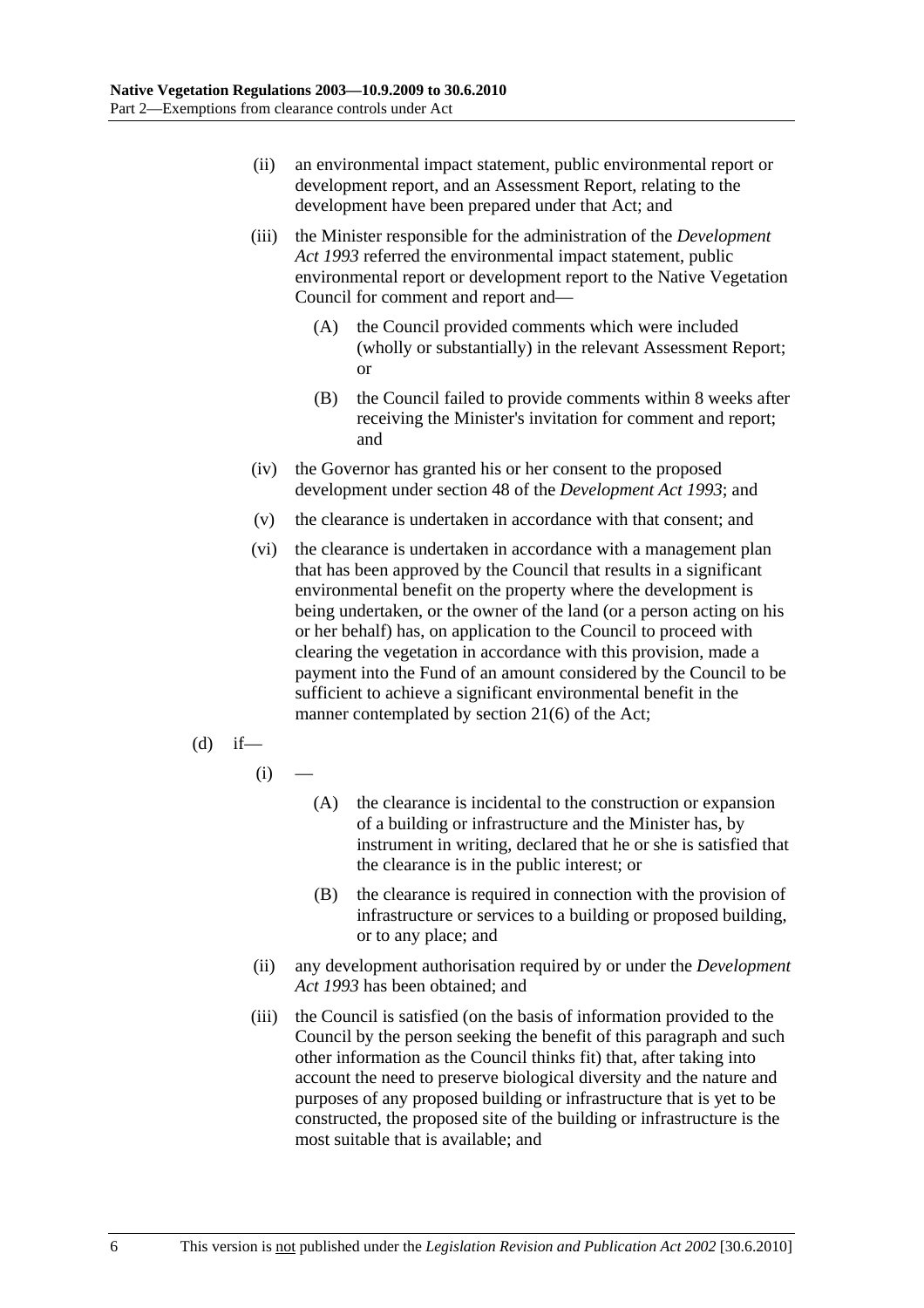- (iv) the Council is satisfied (on the basis of information provided to the Council by the person seeking the benefit of this paragraph and such other information as the Council thinks fit) that there is no other practicable alternative that would involve no clearance or the clearance of less vegetation or the clearance of vegetation that is less significant or (if relevant) the clearance of vegetation that has been degraded to a greater extent than the vegetation proposed to be cleared; and
- (v) the clearance is undertaken in accordance with a standard operating procedure determined or approved by the Council for the purposes of this provision or a management plan that has been approved by the Council, and either—
	- (A) there will be a significant environmental benefit on the property where the clearance is being undertaken or within the same region of the State; or
	- (B) either—
		- the owner of the land (or a person acting on his or her behalf); or
		- a person connected with the construction or expansion of the building or infrastructure, or the provision of the infrastructure or services (as the case requires),

has, on application to the Council to proceed with clearing the vegetation in accordance with this provision, made a payment into the Fund of an amount considered by the Council to be sufficient to achieve a significant environmental benefit in the manner contemplated by section 21(6) of the Act;

- $(da)$  if—
	- (i) the clearance is incidental to proposed development to be undertaken on land; and
	- (ii) any development authorisation required by or under the *Development Act 1993* has been obtained; and
	- (iii) the Council is satisfied (on the basis of information provided to the Council by the person seeking the benefit of this paragraph and such other information as the Council thinks fit)—
		- (A) that the vegetation is not significant (including by taking into account the scale or nature of surrounding vegetation and relevant guidelines prepared and published by the Council); and
		- (B) that there is no other practicable alternative that would involve no clearance or the clearance of less vegetation; and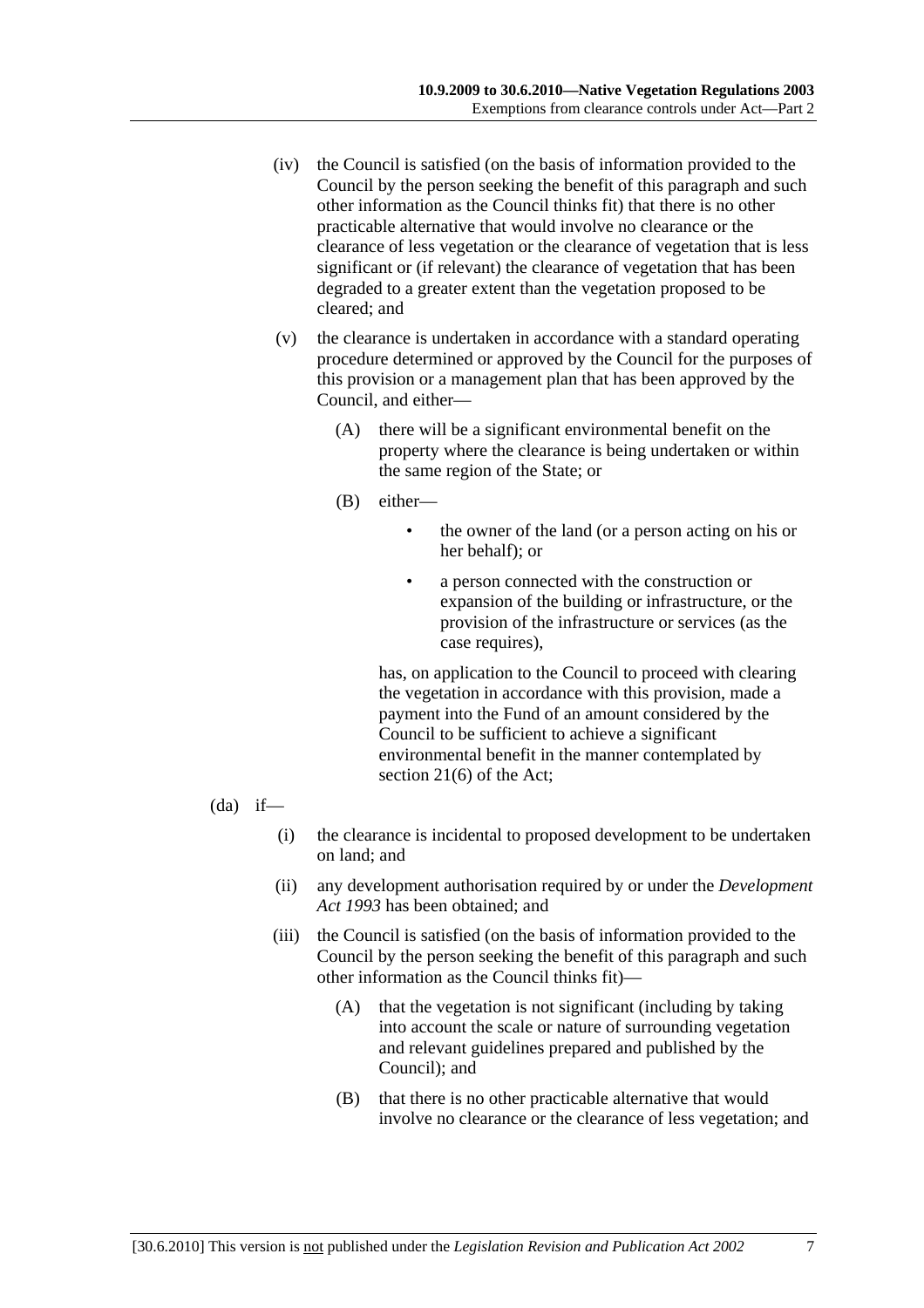- (iv) the clearance is undertaken in accordance with a management plan that has been approved by the Council that results in a significant environmental benefit on the property where the relevant development is to be undertaken, or the owner of the land (or a person acting on his or her behalf) has, on application to the Council to proceed with clearing the vegetation in accordance with this provision, made a payment into the Fund of an amount considered by the Council to be sufficient to achieve a significant environmental benefit in the manner contemplated by section 21(6) of the Act;
- $(e)$  if—
	- (i) the clearance is incidental to the repair or maintenance work of the Crown; and
	- (ii) the person undertaking the clearance—
		- (A) has given at least 10 business days notice in writing outlining the proposed clearance to a person who has the care, control or management of the land before commencing the clearance (unless the land is under the care, control or management of the Crown); or
		- (B) is acting in accordance with a standard operating procedure determined or approved by the Council for the purposes of this provision; or
		- (C) is acting in a situation of urgency that requires action without delay; and
	- (iii) the person undertaking the clearance complies with any guidelines relating to the protection of native vegetation from the spread of plant diseases or noxious weeds, or from unnecessary damage during the performance of any work, prepared by the Council in accordance with section 25 of the Act,

(and the operation of this paragraph extends to vegetation on land that is subject to a heritage agreement);

- $(f)$  if
	- $(i)$
- (A) the clearance is being undertaken as part of the duty of an electricity entity under Part 5 of the *Electricity Act 1996*; or
- (B) the clearance is incidental to any repair or maintenance work of an electricity entity within the meaning of the *Electricity Act 1996*; and
- (ii) the person undertaking the clearance—
	- (A) is acting in accordance with the principles of vegetation clearance under the *Electricity Act 1996*; or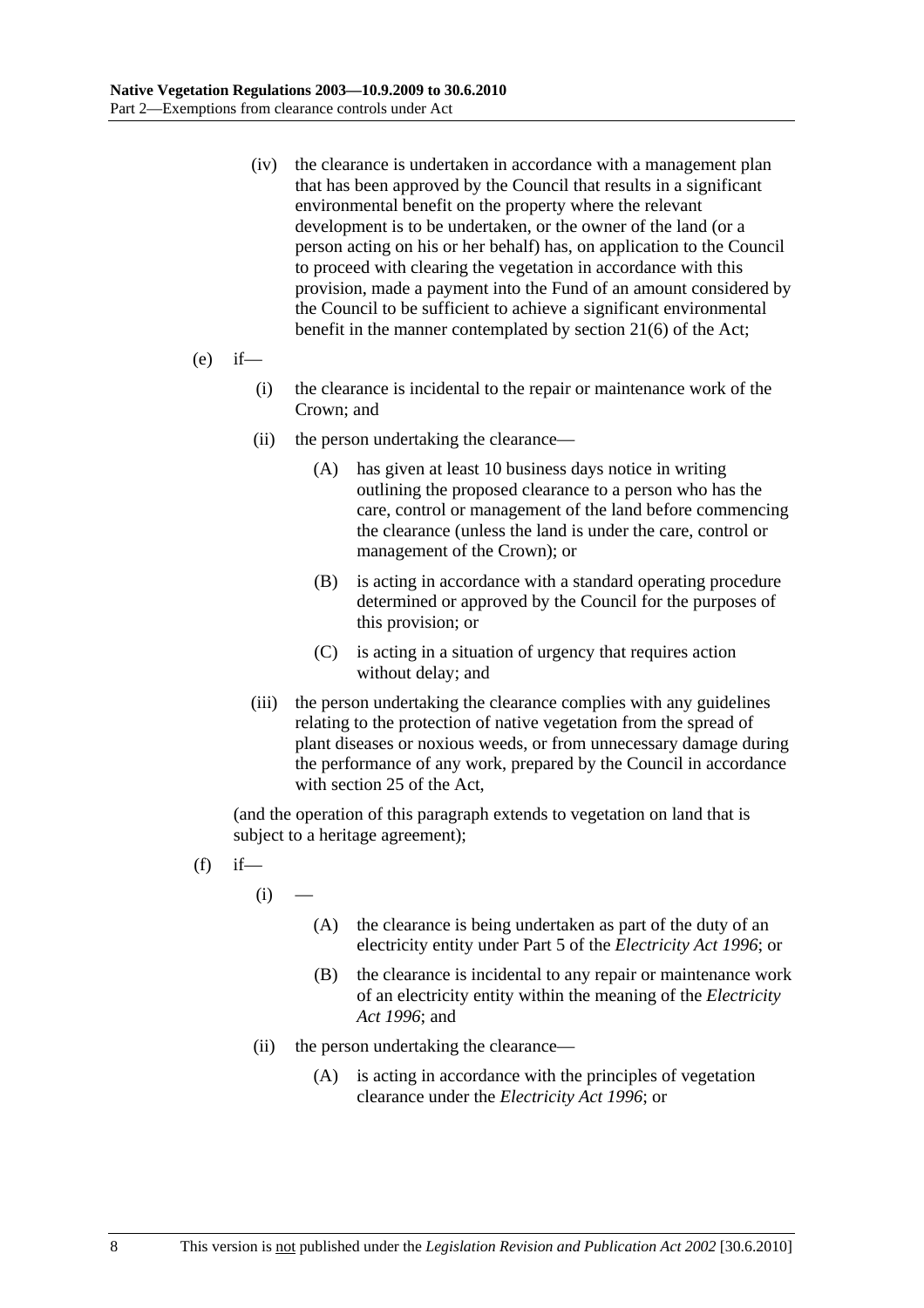- (B) has given at least 10 business days notice in writing outlining the proposed clearance to a person who has the care, control or management of the land before commencing the clearance (unless the land is under the care, control or management of the electricity entity); or
- (C) is acting in accordance with a standard operating procedure determined or approved by the Council for the purposes of this provision; or
- (D) is acting in a situation of urgency that requires action without delay; and
- (iii) the person undertaking the clearance complies with any guidelines relating to the protection of native vegetation from the spread of plant diseases or noxious weeds, or from unnecessary damage during the performance of any work, prepared by the Council in accordance with section 25 of the Act,

(and the operation of this paragraph extends to vegetation on land that is subject to a heritage agreement);

- $(g)$  if—
	- (i) the clearance is incidental to the repair or maintenance of any infrastructure; and
	- (ii) the person undertaking the clearance—
		- (A) has given at least 10 business days notice in writing outlining the proposed clearance to a person who has the care, control or management of the land before commencing the clearance (unless the land is under the care, control or management of the person who is responsible for the infrastructure); or
		- (B) in acting in accordance with a standard operating procedure determined or approved by the Council for the purposes of this provision; or
		- (C) is acting in a situation of urgency that requires action without delay; and
	- (iii) the person undertaking the clearance complies with any guidelines relating to the protection of native vegetation from the spread of plant diseases or noxious weeds, or from unnecessary damage during the performance of any work, prepared by the Council in accordance with section 25 of the Act,

(and the operation of this paragraph extends to vegetation on land that is subject to a heritage agreement);

- $(h)$  if—
	- (i) the clearance is incidental to work being undertaken by or on behalf of the Commissioner of Highways; and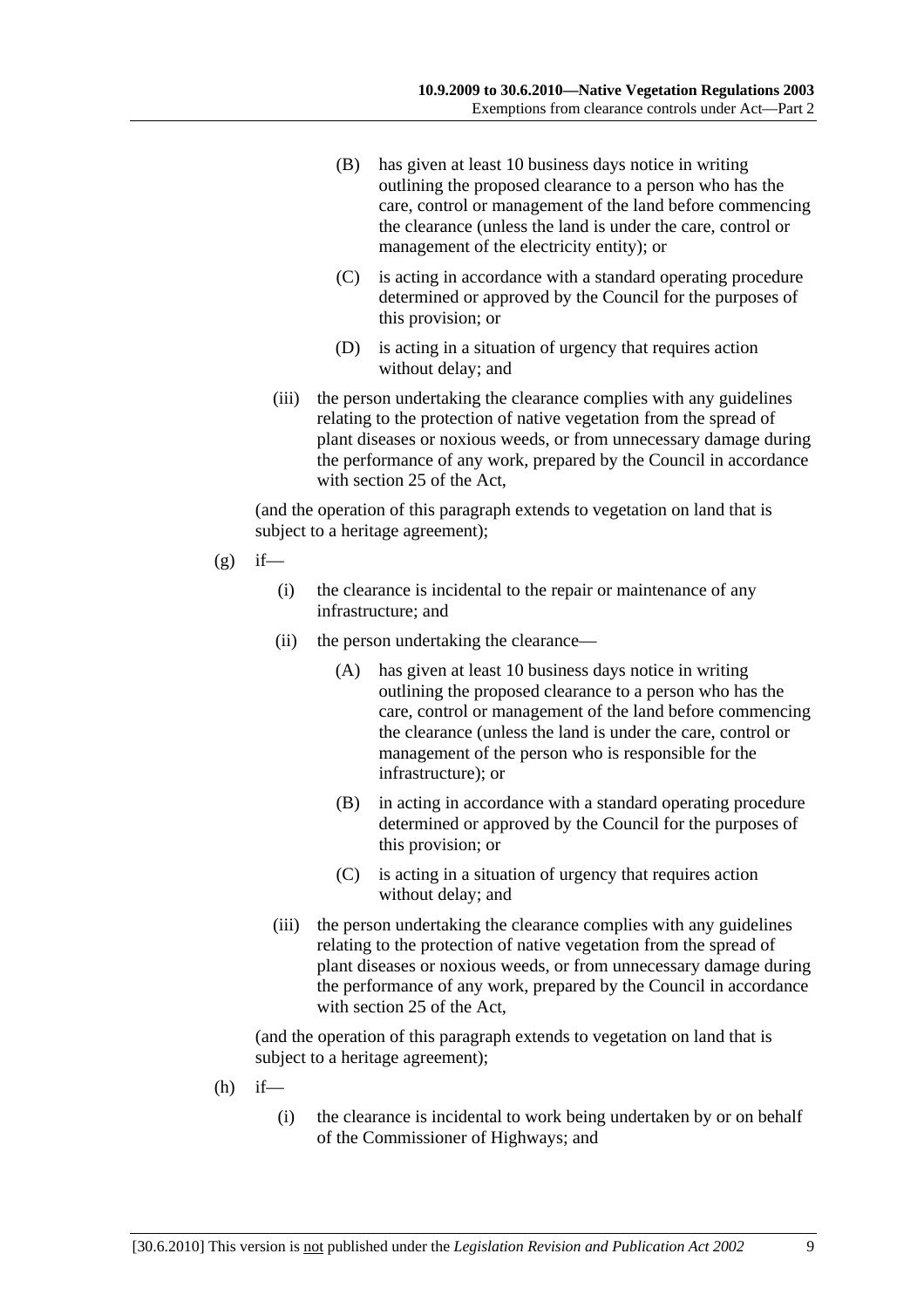- (ii) except where the clearance is incidental to repair or maintenance work, there is no other practicable alternative that would involve no clearance or the clearance of less vegetation or the clearance of vegetation that is less significant or (if relevant) the clearance of vegetation that has been degraded to a greater extent than the vegetation proposed to be cleared; and
- (iii) either—
	- (A) the clearance is undertaken in accordance with a standard operating procedure determined or approved by the Council for the purposes of this provision or a management plan that has been approved by the Council, and either there will be a significant environmental benefit at the site of the relevant work or within the same region of the State, or the Commissioner of Highways or another person undertaking the work has, on application to the Council to proceed with clearing the vegetation in accordance with this provision, made a payment into the Fund of an amount considered by the Council to be sufficient to achieve a significant environmental benefit in the manner contemplated by section 21(6) of the Act; or
	- (B) the clearance is incidental to repair or maintenance work and the person undertaking the clearance
		- has given at least 10 business days notice in writing outlining the proposed clearance to a person who has the care, control or management of the land before commencing the clearance (unless the land is under the care, control or management of the Commissioner of Highways); or
		- is acting in accordance with a standard operating procedure determined or approved by the Council for the purposes of this provision; or
		- is acting in a situation of urgency that requires action without delay; and
- (iv) the person undertaking the clearance complies with any guidelines relating to the protection of native vegetation from the spread of plant diseases or noxious weeds, or from unnecessary damage during the performance of any work, prepared by the Council in accordance with section 25 of the Act;
- (i) if the clearance is incidental to the repair or maintenance of an existing dam;
- $(i)$  if—
	- (i) the clearance is incidental to the lawful construction of a new dam that will cover—
		- (A) in areas designated by the Council, by notice in the Gazette, for the purposes of this provision—less than 500 square metres in surface area when full;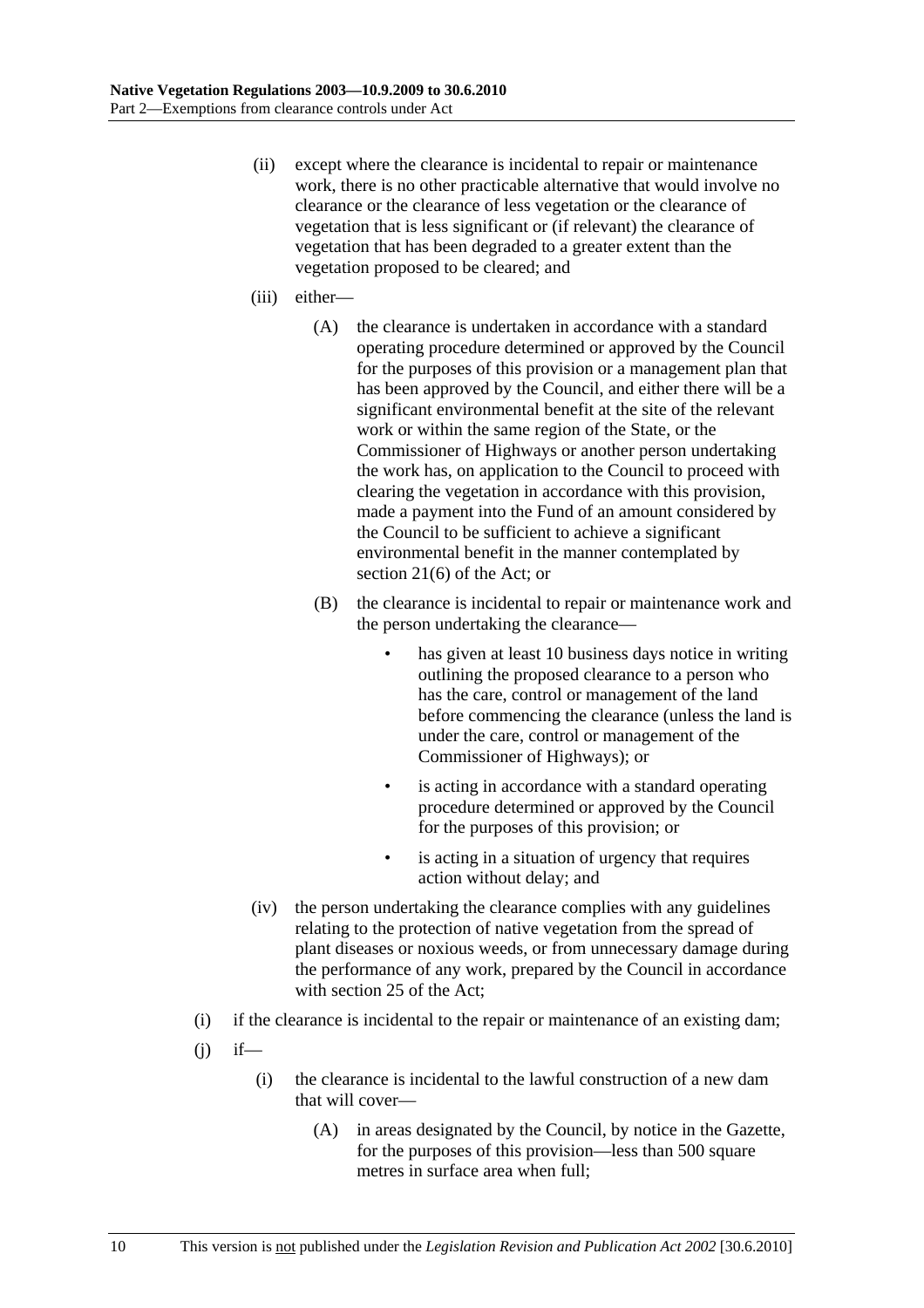- (B) in other areas of the State—less than 200 square metres in surface area when full; and
- (ii) the vegetation to be cleared comprises trees with a stem diameter at the lowest point on the stem above ground level of 150 millimetres or more; and
- (iii) the land on which the vegetation is situated has been cleared of all other native vegetation and has been maintained during the immediately preceding 5 years for cultivation or pasture; and
- (iv) the vegetation is not of a class specified in Schedule 1; and
- (v) in the case of a dam within the ambit of subparagraph  $(i)(A)$  that will cover 200 square metres or more in surface area when full—the Council is satisfied (on the basis of information provided to the Council by the person seeking the benefit of this paragraph and such other information as the Council thinks fit) that, after taking into account the need to preserve biological diversity and taking into account the needs of the owner of the land, the site of the dam is the most suitable that is available;
- $(i)$  if—
	- (i) the clearance is incidental to the lawful construction or expansion of a dam on pastoral land (as defined in section 3(1) of the Act); and
	- (ii) the vegetation is not of a class specified in Schedule 1; and
	- (iii) the Council is satisfied (on the basis of information provided to the Council by the person seeking the benefit of this paragraph and such other information as the Council thinks fit) that, after taking into account the need to preserve biological diversity and taking into account the needs of the owner of the land, the site for the dam is the most suitable that is available; and
	- (iv) the Council is satisfied (on the basis of information provided to the Council by the person seeking the benefit of this paragraph and such other information as the Council thinks fit) that there is no other practicable alternative that would involve no clearance or the clearance of less vegetation or the clearance of vegetation that is less significant or (if relevant) the clearance of vegetation that has been degraded to a greater extent than the vegetation proposed to be cleared; and
	- (v) the clearance is undertaken in accordance with a management plan that has been approved by the Council and that results in a significant environmental benefit on the relevant property, or the owner of the land (or a person acting on his or her behalf) has, on application to the Council to proceed with clearing the vegetation in accordance with this provision, made a payment into the Fund of an amount considered by the Council to be sufficient to achieve a significant environmental benefit in the manner contemplated by section 21(6) of the Act;
- (k) if the vegetation is growing or situated—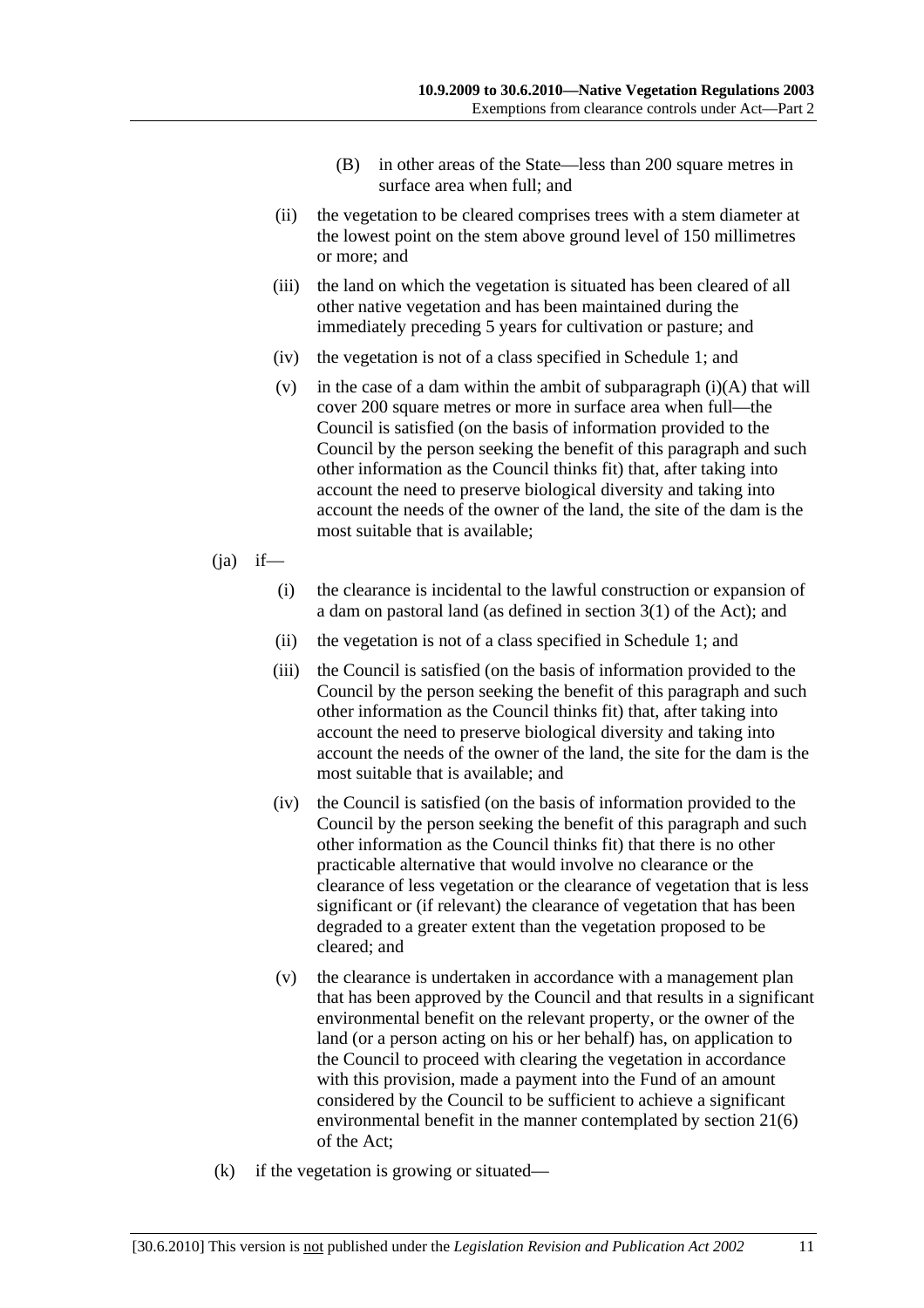- (i) not more than 20 metres from a prescribed building; or
- (ii) not more than 5 metres from a prescribed structure;

**Note—** 

The clearance of native vegetation under this paragraph is limited by regulation 6(1).

- (l) if—
	- (i) a plant comprising native vegetation exceeds 2 metres in height; and
	- (ii) there is a danger that the plant will fall over or a limb or some other part of the plant will fall from it because of disease, wind damage or any other cause; and
	- (iii) there is a real risk of personal injury or damage to property if that occurs; and
	- (iv) it is not reasonably practicable to avoid the risk by avoiding the vicinity in which the plant is growing or is situated; and
	- (v) the state of the plant has been assessed by a person with expertise in the area of plant health, or by any other person acting in an emergency situation or in any other situation that gives rise to an immediate risk of personal injury or damage to property; and
	- (vi) the clearance is confined to removing the limb or other part of the plant causing the danger and only extends to destroying the plant if that is necessary to remove the existing danger,

(and the operation of this paragraph extends to vegetation on land that is subject to a heritage agreement);

- $(la)$  if—
	- (i) the clearance involves the limb of a plant that is overhanging a building; and
	- (ii) the clearance is confined to removing the limb (or a part of the limb to any point up to the trunk of the plant),

(and the operation of this paragraph extends to vegetation on land that is subject to a heritage agreement);

(lb) if—

- (a) the clearance of the vegetation is necessary to protect public safety; and
- (b) the clearance is undertaken in accordance with a written approval of a person or body authorised by the Minister, by notice in the Gazette, for the purpose of this paragraph,

(and the operation of this paragraph extends to vegetation on land that is subject to a heritage agreement);

 (p) by the State Co-ordinator or an authorised officer acting under section 15 of the *State Disaster Act 1980* (and the operation of this paragraph extends to vegetation on land that is subject to a heritage agreement);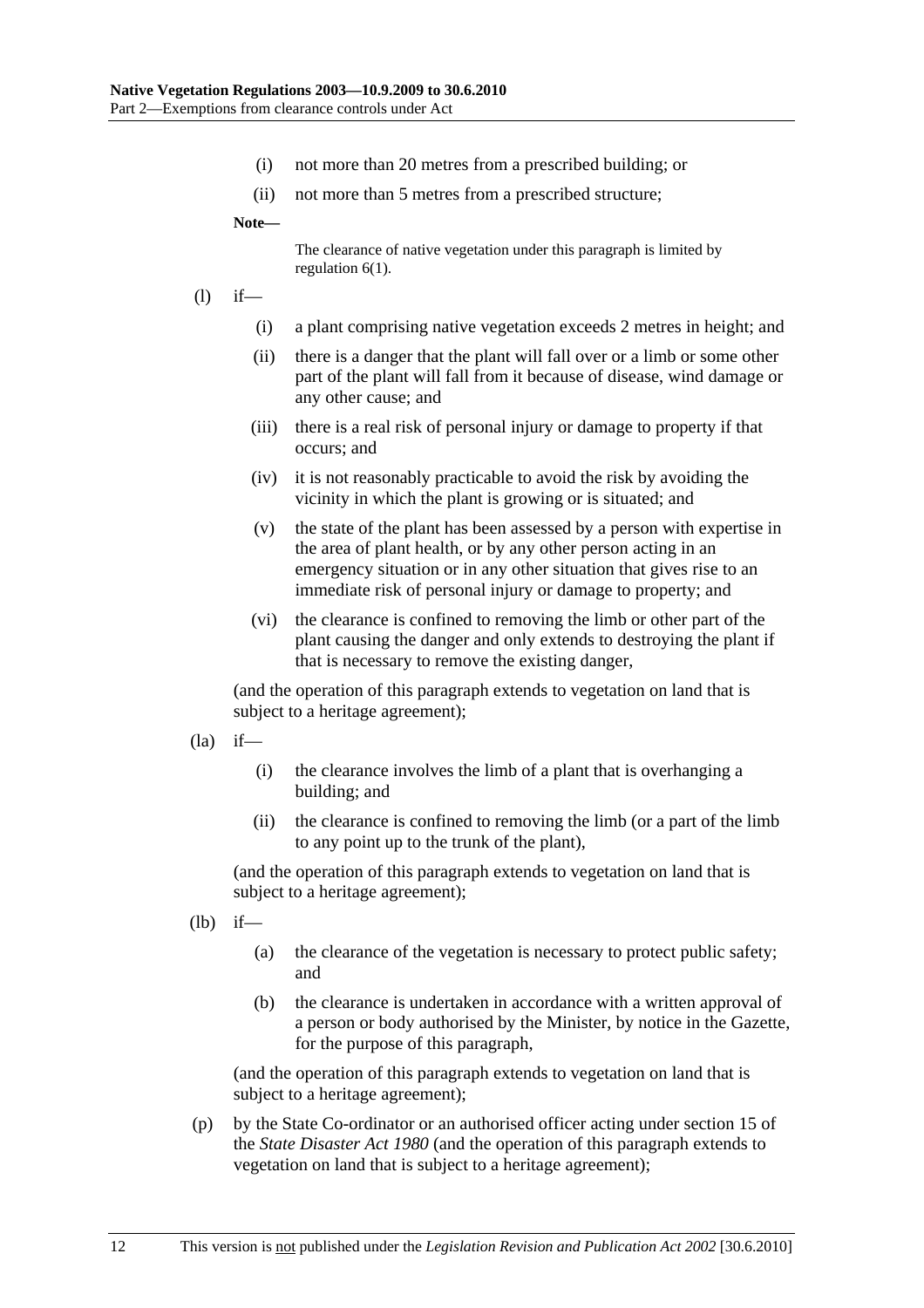- $(q)$  if—
	- (i) the clearance is solely for the purpose of providing firewood for use by the owner of the land on which the vegetation was growing or was situated for the purpose of domestic heating or cooking; and
	- (ii) the quantity of firewood provided by the clearance when aggregated with the quantity of firewood (if any) previously provided by clearance under this paragraph (or a previous corresponding paragraph) and not yet burnt does not exceed 6 cubic metres when calculated over the immediately preceding period of 2 years; and
	- (iii) the vegetation has a stem diameter at 300 millimetres from the base of the plant of 200 millimetres or less; and
	- (iv) in the case of living vegetation—the clearance does not kill the vegetation, does not prevent regrowth, and is undertaken at least 300 millimetres above the base of the plant; and
	- (v) either—
		- (A) the vegetation is not of a class specified in Schedule 1; or
		- (B) the clearance complies with guidelines prepared by the Council for the purposes of this provision;
- $(r)$  if—
	- (i) the clearance is solely for the purpose of—
		- (A) providing fence posts for the construction of permanent fencing on the land on which the vegetation was growing or was situated (or on other land owned by the owner of the land on which the vegetation was growing or was situated) for the purpose of controlling access by people or the movement of animals and is consistent with practices undertaken on the land over the immediately preceding period of 25 years; or
		- (B) repairing an existing fence on the land on which the vegetation was growing or was situated (or on the other land owned by the owner of the land on which the vegetation was growing or was situated) for the purpose of controlling access by people or the movement of animals; and
	- (ii) the quantity of fence posts provided by the clearance when aggregated with the quantity of fence posts (if any) previously provided by clearance under this paragraph (or a previous corresponding paragraph) and not yet used does not exceed the quantity required by the plans the owner has when the clearance occurs for the construction of fencing on his or her land in the period of 2 years from the time of clearance; and
	- (iii) the vegetation has a stem diameter at 300 millimetres from the base of the plant of 200 millimetres or less; and
	- (iv) in the case of living vegetation—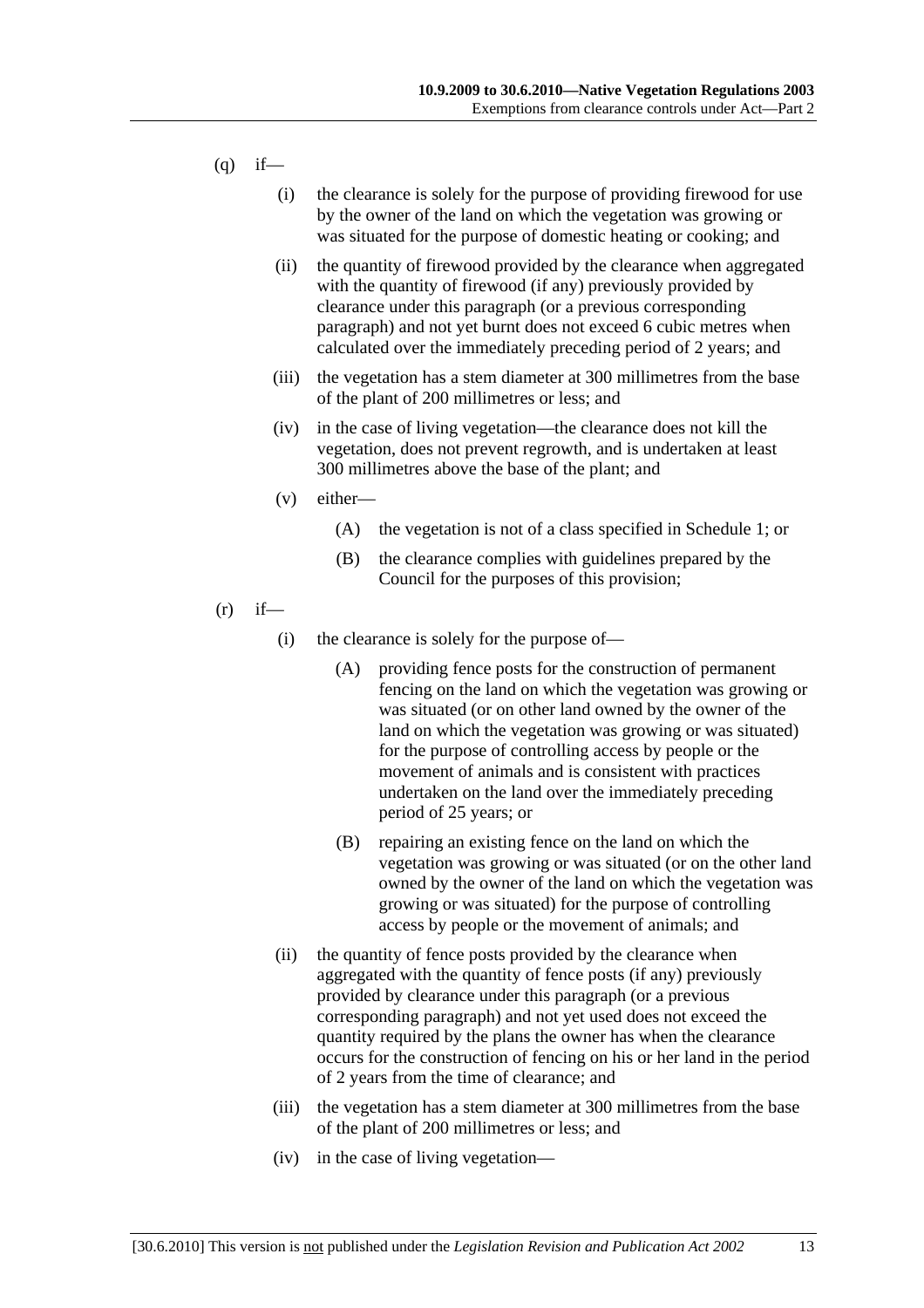- (A) the vegetation was growing on land subject to a pastoral lease under the *Pastoral Land Management and Conservation Act 1989* the terms of which explicitly provide that vegetation on the land may be cleared for the sole purpose of providing fence posts; or
- (B) the clearance does not kill the vegetation, does not prevent regrowth and is undertaken at least 300 millimetres above the base of the plant; and
- (v) the clearance has been undertaken in accordance with a management plan that has been approved by the Council; and
- (vi) either—
	- (A) the vegetation is not of a class specified in Schedule 1; or
	- (B) the clearance complies with guidelines prepared by the Council for the purposes of this provision;
- (s) if the clearance is for the purpose of providing a strip of cleared land of not more than 5 metres in width on either side or both sides of an existing fence or of a fence in the course of construction to provide access for the purpose of maintaining or establishing the fence and—
	- (i) the fence is reasonably required to control access by people or the movement of animals; and
	- (ii) the clearance is required to give reasonable access to the fence and is limited to the extent reasonably required to achieve that access; and
	- (iii) there is no other practicable alternative (including, in the case of a new fence, to the position of the fence) that would involve no clearance or the clearance of less vegetation or the clearance of vegetation that is less significant or (if relevant) the clearance of vegetation that has been degraded to a greater extent than the vegetation proposed to be cleared,

(and the operation of this paragraph extends to vegetation on land that is subject to a heritage agreement but does not apply to vegetation on a road reserve);

- (t) if the clearance is for the purpose of establishing or maintaining an existing track that is not more than 5 metres in width for use by vehicles having at least 4 wheels and—
	- (i) the track is reasonably required to provide access; and
	- (ii) the clearance is limited to the extent reasonably required to achieve the relevant purpose; and
	- (iii) there is no other practicable alternative (including, in the case of a new track, to the position of the track) that would involve no clearance or the clearance of less vegetation or the clearance of vegetation that is less significant or (if relevant) the clearance of vegetation that has been degraded to a greater extent than the vegetation proposed to be cleared,

(but this paragraph does not apply to vegetation on a road reserve);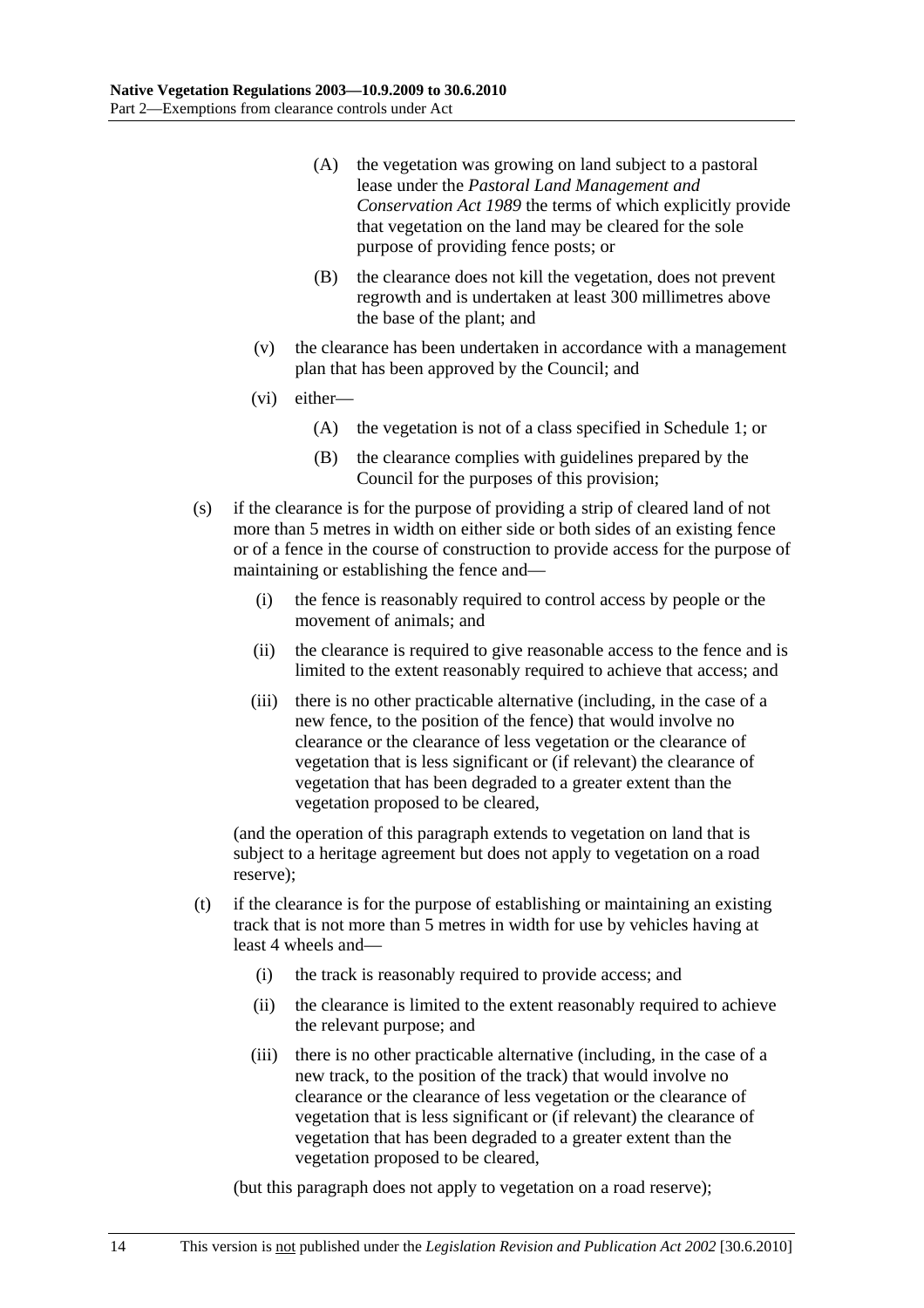- (u) if the clearance is for the purpose of establishing or maintaining a walking track that is not more than 1 metre in width and—
	- (i) the track is used, or is genuinely expected to be used, by pedestrians; and
	- (ii) there is no other practicable alternative (including, in the case of a new track, to the position of the track) that would involve no clearance or the clearance of less vegetation or the clearance of vegetation that is less significant or (if relevant) the clearance of vegetation that has been degraded to a greater extent than the vegetation proposed to be cleared; and
	- (iii) the person undertaking the clearance complies with any guidelines determined or approved by the Council for the purposes of this provision,

(but this paragraph does not apply to vegetation on a road reserve);

- (y) by, or on behalf of, a local council if—
	- (i) the vegetation is growing on a road reserve in the area of the council; and
	- (ii) the person undertaking the clearance complies with a management plan relating to the clearance prepared by the local council and approved by the Council or, if no such plan has been prepared and approved, with any guidelines prepared by the Council in accordance with section 25 of the Act relating to the clearance;
- (zb) if the clearance comprises the taking of—
	- (i) a specimen; or
	- (ii) a cutting for propagation; or
	- (iii) such part of a plant as is required in order to obtain the seeds of the plant,

and does not cause substantial damage to the plant;

- $(zc)$  if—
	- (i) the clearance is incidental to exploratory operations authorised under the *Mining Act 1971* or the *Petroleum Act 2000*; and
	- (ii) the clearance is undertaken in accordance with accepted industry environmental management practices for facilitating the regrowth of native vegetation, recognised by the Council for the purposes of this subparagraph; and
	- (iii) there is no other practicable alternative that would involve no clearance or the clearance of less vegetation or the clearance of vegetation that is less significant or (if relevant) the clearance of vegetation that has been degraded to a greater extent than the vegetation proposed to be cleared,

(and the operation of this paragraph extends to vegetation on land that is subject to a heritage agreement);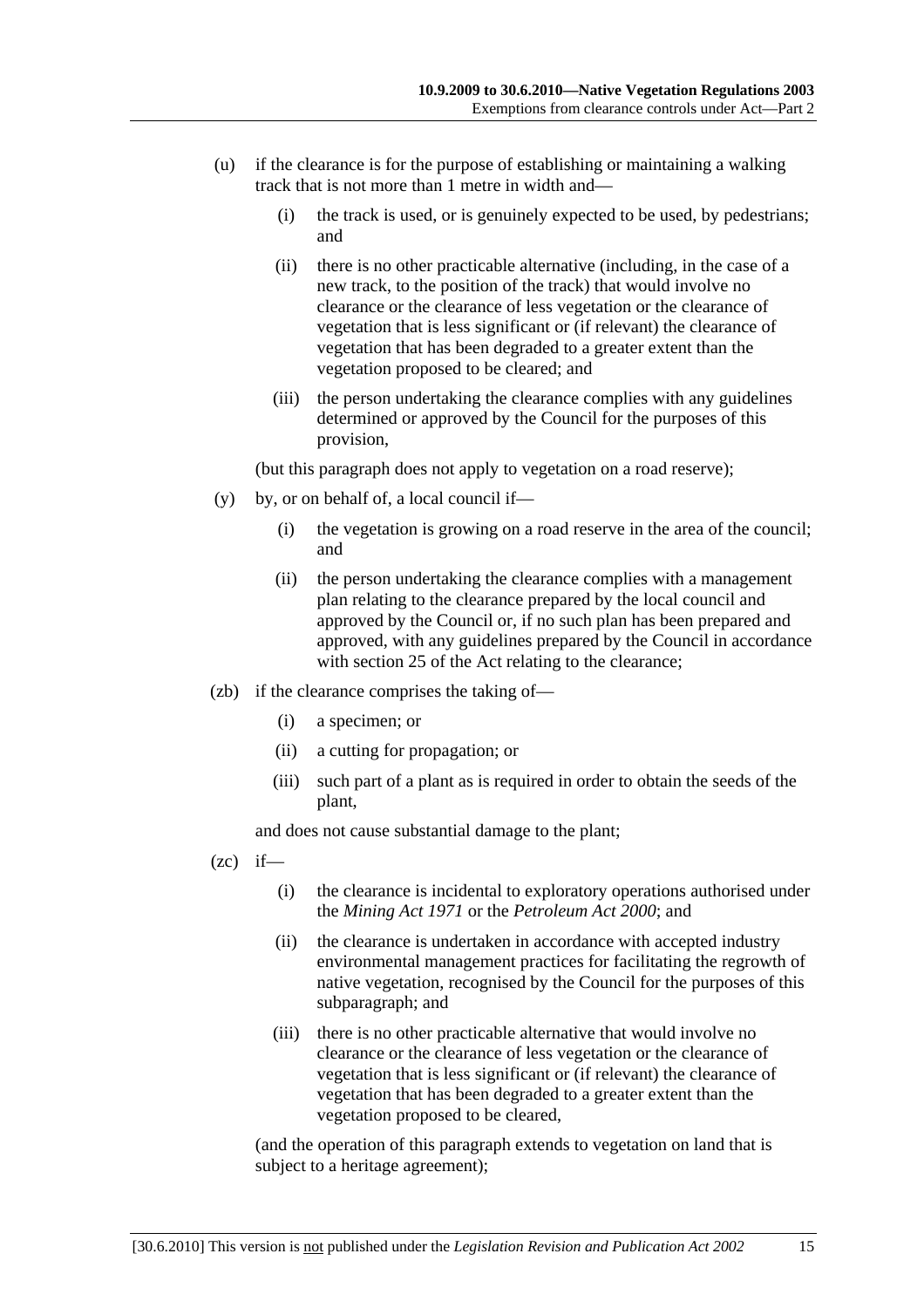$(zd)$  if—

- (i) the clearance is incidental to operations authorised under a Mining Act; and
- $(ii)$ 
	- (A) in the case of operations authorised under a Mining Act (other than the *Petroleum Act 2000*), the clearance is undertaken in accordance with a management plan under that Act and the Council has signified that, as a result of work undertaken in accordance with that plan, there will be a significant environmental benefit on the site of the operations or within the same region of the State, or the person undertaking the operations has, on application to the Council to proceed with clearing the vegetation in accordance with this provision, made a payment into the Fund of an amount considered by the Council to be sufficient to achieve a significant environmental benefit in the manner contemplated by section 21(6) of the Act; and
	- (B) in the case of operations authorised under the *Petroleum Act 2000*, the clearance is undertaken in accordance with a statement of environmental objectives under that Act and the Council has signified that, as a result of work undertaken in accordance with that statement, there will be a significant environmental benefit at the site of the operations or within the same region of the State, or the person undertaking the operations has, on application to the Council to proceed with clearing the vegetation in accordance with this provision, made a payment into the Fund of an amount considered by the Council to be sufficient to achieve a significant environmental benefit in the manner contemplated by section 21(6) of the Act,

(and the operation of this paragraph extends to vegetation on land that is subject to a heritage agreement);

(zda) if—

- (i) the clearance is incidental to operations authorised before 25 August 2003 under a Mining Act; and
- (ii) the clearance—
	- (A) is clearance that is envisaged or authorised by or under a program or approval under the relevant Act; or
	- (B) is clearance that would reasonably be expected to have been required under the authorisation under the relevant Act taking into account the circumstances that existed immediately before 25 August 2003;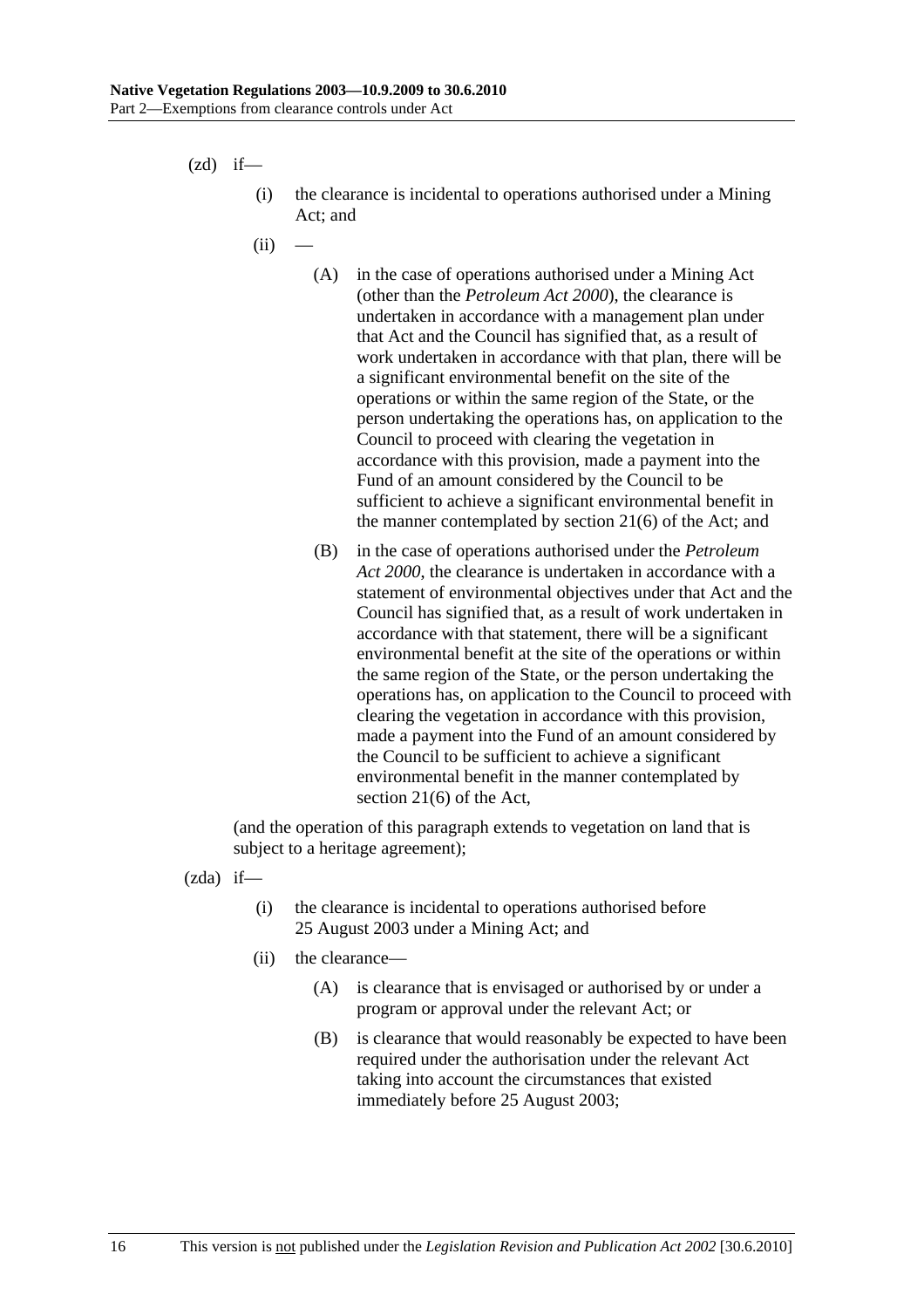- (ze) if the clearance is incidental to mining operations at a private mine at which mining operations have not been discontinued for a period exceeding 12 months at any time after 21 November 1984 (and the operation of this paragraph extends to vegetation on land that is subject to a heritage agreement);
- $(zf)$  if—
	- (i) the land on which the vegetation is situated has been used for cultivation, pasture or forestry within 5 years immediately before the proposed clearance occurs; and
	- (ii) the clearance is necessary to maintain the land so that it can continue to be used for cultivation, pasture or forestry to the extent to which it had been used for that purpose within the immediately preceding 5 years; and
	- (iii) the vegetation to be cleared consists only of plants or parts of plants that have grown or have regrown in the immediately preceding 5 years; and
	- (iv) either—
		- (A) the vegetation has a stem diameter at the lowest point on the stem above ground level of 150 millimetres or less; or
		- (B) the vegetation is of the genus *Xanthorrhoea*;
- $(zfa)$  if—
	- (i) the vegetation to be cleared consists of plants that have regrown over a period of time after previous clearance undertaken in accordance with the provisions of the Act or these regulations; and
	- (ii) the land on which the vegetation is situated has been consistently used for agricultural purposes as part of a commercial enterprise since the land was lawfully cleared; and
	- (iii) the clearance is undertaken in accordance with a management plan that has been approved by the Council;

 $(zfb)$  if—

- (i) the Council is satisfied (on the basis of information provided to the Council by the person seeking the benefit of this paragraph and such other information as the Council thinks fit)—
	- (A) that the vegetation to be cleared is situated on land that has been the subject of regional land degradation processes over a period of time and consists of plants that have grown on the land due to those processes; and
	- (B) that the land on which the vegetation is situated is being used, or has previously been used, for agricultural purposes but that use has been reduced or discontinued (as the case may be) due to the degradation; and
	- (C) that the clearance is being undertaken so as to enable the land to be used for agricultural purposes; and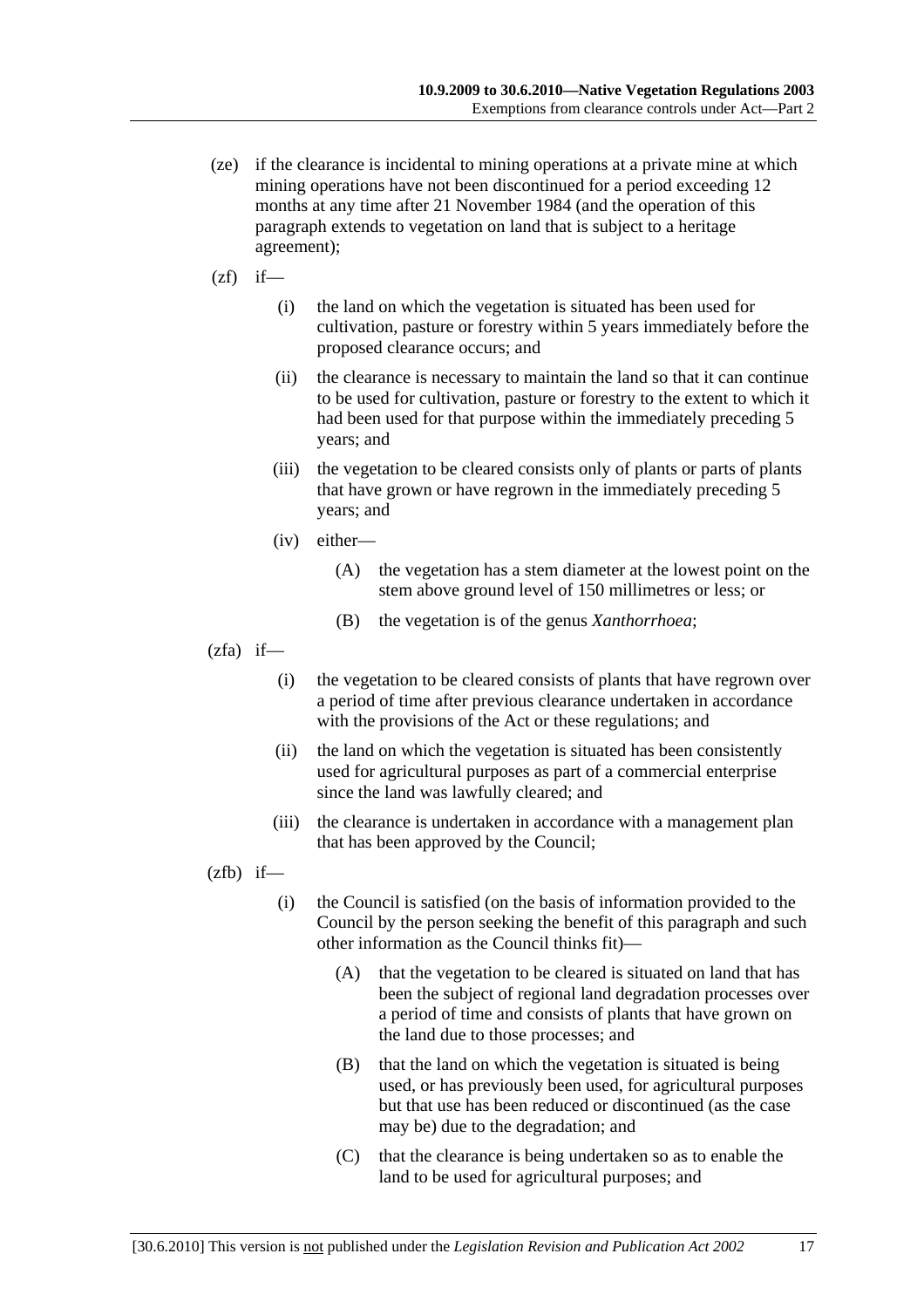- (ii) the clearance is undertaken in accordance with a management plan that has been approved by the Council;
- $(2g)$  if—
	- (i) the native vegetation to be cleared comprises plants that are used, or are to be used, for grazing by domestic animals; and
	- (ii) the purpose of the clearance is to maintain the value of the native vegetation for the purpose of pasture; and
	- (iii) the clearance is in accordance with practices used during the previous 10 years on the land on which the vegetation is growing for the purpose of maintaining pasture; and
	- (iv) the clearance is undertaken in accordance with a management plan that has been prepared by, or on behalf of, the owner of the land on which the vegetation is growing or by the soil conservation board for the soil conservation district in which the land is situated and has been approved by the Council;
- (zh) by grazing domestic stock on land in a manner and at a rate that will not cause permanent degradation of the native vegetation on the land but only if—
	- (i) the manner and rate of grazing is consistent with the manner in which, and the rate at which, the land has been grazed by domestic stock of the same species during the previous 10 years; or
	- $(ii)$
- (A) the owner of the land has prepared a management plan that applies to grazing of vegetation on the land by the relevant species of animal; and
- (B) the owner of the land has satisfied the Council that the management plan complies with guidelines that have been prepared by the Council in accordance with section 25 of the Act; and
- (C) the Council has given its approval to the management plan and, where the land on which the vegetation is growing is pastoral land, the Pastoral Board has also given its approval to the management plan; and
- (D) the grazing occurs in accordance with the management plan;
- (zi) if the purposes of the clearance is to preserve or enhance ecological processes and—
	- $(i)$ 
		- (A) the owner of the land has prepared a management plan that provides for monitoring the effects of the clearance; and
		- (B) the owner of the land has satisfied the Council that the management plan complies with guidelines that have been prepared by the Council in accordance with section 25 of the Act; and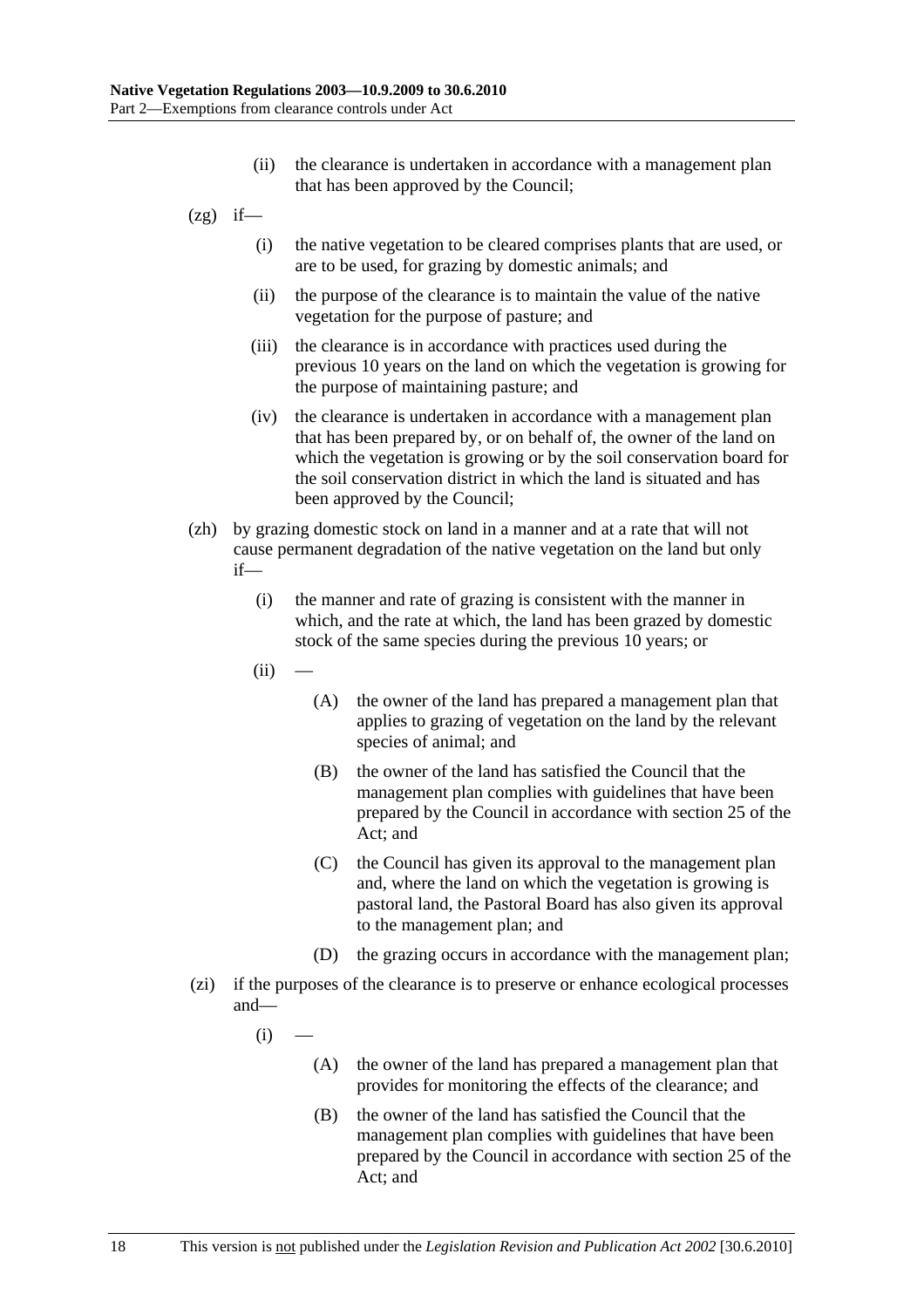- (C) the Council has given its approval to the management plan; and
- (D) the clearance is undertaken in accordance with the management plan; or
- (ii) the clearance is undertaken in accordance with guidelines that apply to the clearance that have been prepared by the Council in accordance with section 25 of the Act,

(and the operation of this paragraph extends to vegetation on land that is subject to a heritage agreement);

- (zj) if the vegetation is causing land management problems because it is detrimentally affecting other native vegetation, or is growing on land previously cleared of native vegetation, and—
	- $(i)$
- (A) the owner of the land has prepared a management plan relating to the proposed clearance; and
- (B) the owner of the land has satisfied the Council that the management plan complies with guidelines that have been prepared by the Council in accordance with section 25 of the Act; and
- (C) the Council has given its approval to the management plan; and
- (D) the clearance is undertaken in accordance with the management plan; or
- (ii) the clearance is undertaken in accordance with guidelines that have been prepared by the Council in accordance with section 25 of the Act;
- $(zk)$  if—
	- (i) it is not reasonably practicable to comply with an obligation under the *Natural Resources Management Act 2004* to destroy or control animals or plants without at the same time destroying, damaging or otherwise clearing native vegetation; and
	- (ii) the person undertaking the clearance complies with guidelines relating to the clearance prepared by the Council in accordance with section 25 of the Act,

(and the operation of this paragraph extends to vegetation on land that is subject to a heritage agreement but does not apply to vegetation on a road reserve);

- $(zl)$  if—
	- (i) the land on which the vegetation is situated is in the County of Cardwell or within the hundreds of Stirling, Willalooka, Duffield, Landseer, Peacock, Marcollat, Minecrow, Woolumbool, Townsend, Lochaber, Murrabinna, Spence or Joyce; and
	- (ii) the clearance is to provide cleared land—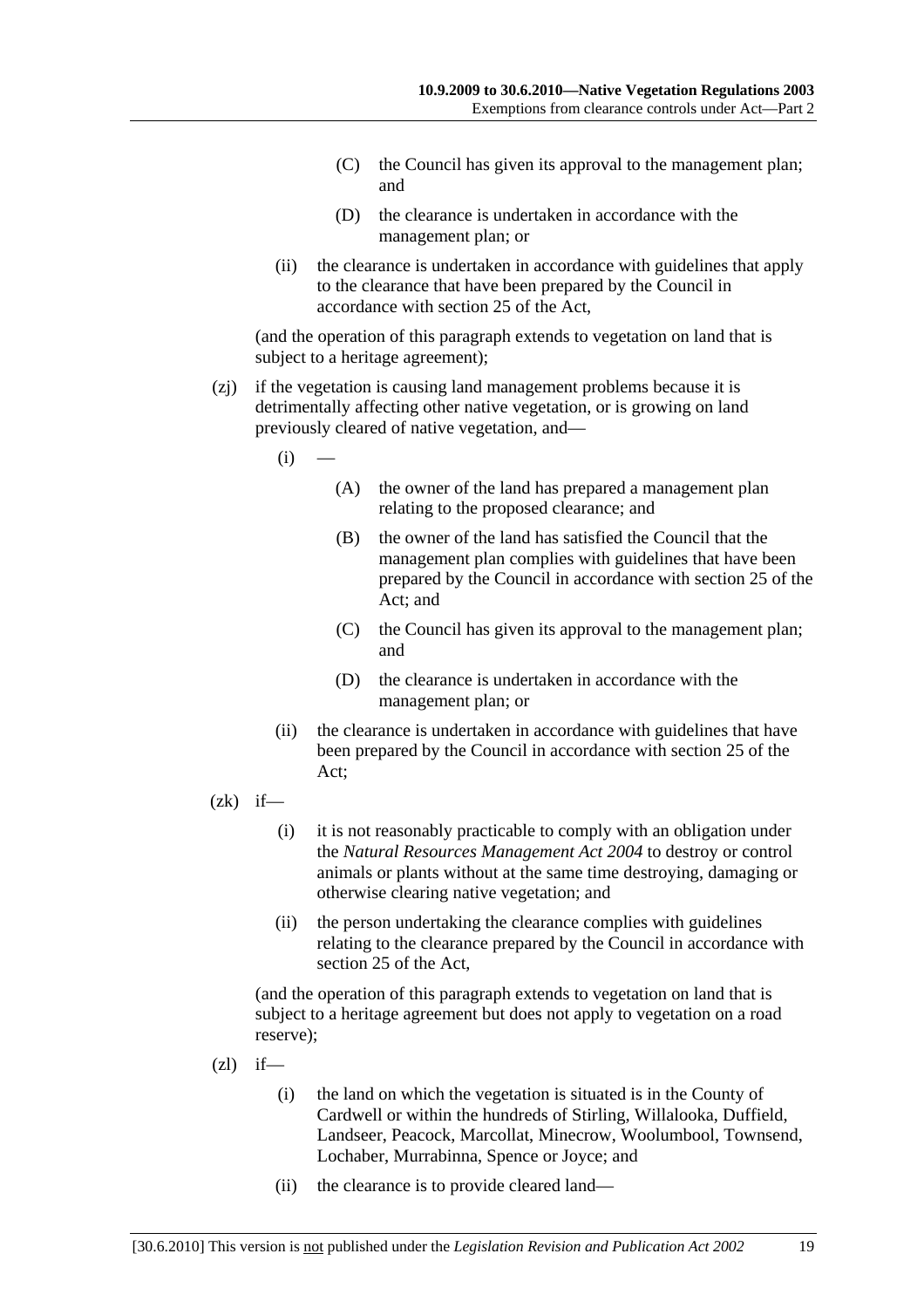- (A) for the purposes of the construction or maintenance of water management works within the meaning of the *South Eastern Water Conservation and Drainage Act 1992* by, or on behalf of, the South Eastern Water Conservation and Drainage Board pursuant to section 34 of that Act; or
- (B) for the purposes of the implementation of the Project under the *Upper South East Dryland Salinity and Flood Management Act 2002* by, or on behalf of, the relevant Minister under that Act; and
- (iii) the Board, the relevant Minister or a person acting on behalf of the Board or that Minister has prepared a management plan in relation to the clearance of the vegetation and the Native Vegetation Council has given its approval to the plan; and
- (iv) the clearance is undertaken in accordance with the management plan;

 $(zm)$  if—

- (i) the land on which the vegetation is situated is in the County of Flinders or Robinson; and
- (ii) the clearance is necessary to preserve or augment an underground water supply of a city or town; and
- (iii) the clearance has been requested by the local council; and
- (iv) the owner of the land or the person who has the care, control and management of the land has prepared a management plan in relation to the clearance of the vegetation and the Native Vegetation Council has given its approval to the plan; and
- (v) the clearance is undertaken in accordance with the management plan.
- (1a) For the purposes of subregulation (1)(d), **infrastructure** includes, unless the contrary intention appears—
	- (a) flood mitigation works;
	- (b) an airstrip;
	- (c) a shipping channel.
- (1b) For the purposes of subregulation (1)(da), the Council must ensure that guidelines are prepared in accordance with the procedures that apply to guidelines under section 25 of the Act.
- (2) A notice authorising a person for the purposes of subregulation (1)(lb) may be of general application or vary in its application according to prescribed factors.
- (3) The Minister may, by subsequent notice in the Gazette, vary or revoke a notice under subregulation (1)(lb).
- (7) The Council may, by notice in the Gazette, declare that subparagraph (ii) of paragraph (v) of subregulation (1) applies in relation to an area of a mallee scrub community identified in the notice and may, by subsequent notice in the Gazette, vary or revoke such a declaration.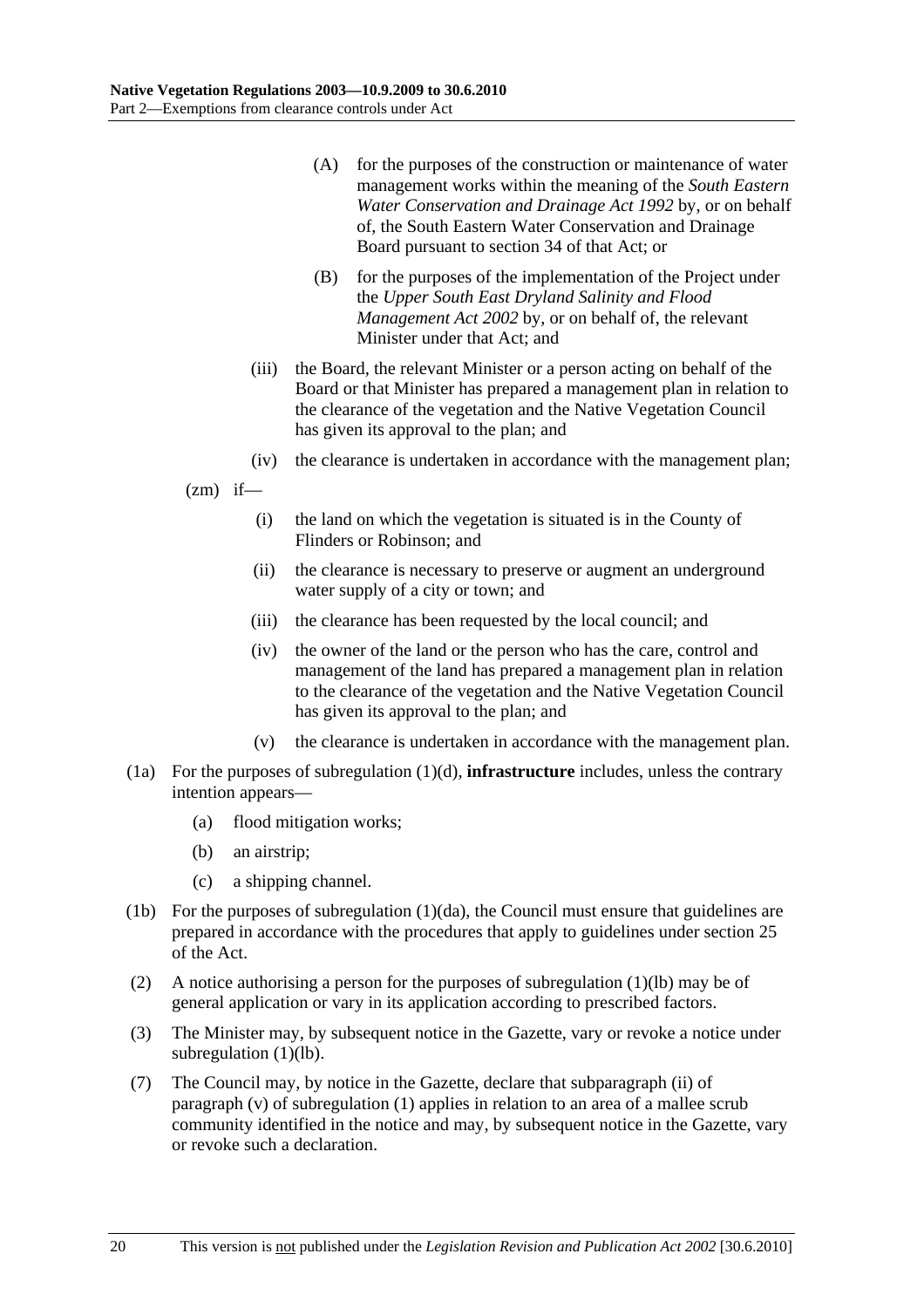- (7a) To avoid doubt, subregulation (1)(zc), (zd) and (zda) does not apply in relation to mining operations at a private mine.
- (8) A management plan under subregulation  $(1)(zfa)$  must make express provision for a review of the operation of the management plan to be conducted from time to time.
- (9) The Council must, in considering whether the requirements of subregulation  $(1)(zfb)(i)$  have been satisfied in a particular case, seek and consider the advice of the regional NRM board for the NRM region where the relevant land is situated.
- (10) The Council may, in determining whether there is a practicable alternative to a particular course of action under consideration under this regulation, take into account the cost of any alternative.
- (11) For the purposes of this regulation (and without limiting any other provision), the Council may—
	- (a) require a person seeking the benefit of this regulation for a particular purpose to provide to the Council such information as the Council may reasonably require to determine the matter;
	- (b) direct that any information to be provided to the Council be in a form determined by the Council (after consulting with any relevant person as the Council thinks fit);
	- (c) direct that a person comply with any other requirement determined by the Council (including a requirement as to the form or content of any plan or other document).
- (12) In this regulation—

*Building Code* has the same meaning as in the *Development Act 1993*;

*prescribed building* means—

- (a) a building within the meaning of the *Development Act 1993* (other than a Class 7A or 10B building under the *Building Code*) that is permanently fixed to land; and
- (b) a building of a kind contemplated by paragraph (a) that is in the course of construction if the foundations, a concrete slab or other footings have been completed; and
- (c) any other building or structure of a class declared by the Minister by notice in the Gazette to be included in the ambit of this definition,

but does not include any building or structure of a class declared by the Minister by notice in the Gazette to be excluded from the ambit of this definition;

#### *prescribed structure* means—

- (a) a structure that is permanently fixed to land and used for, or in relation to, 1 or more of the following purposes:
	- (i) primary production;
	- (ii) the housing or feeding of animals;
	- (iii) the storage of fodder;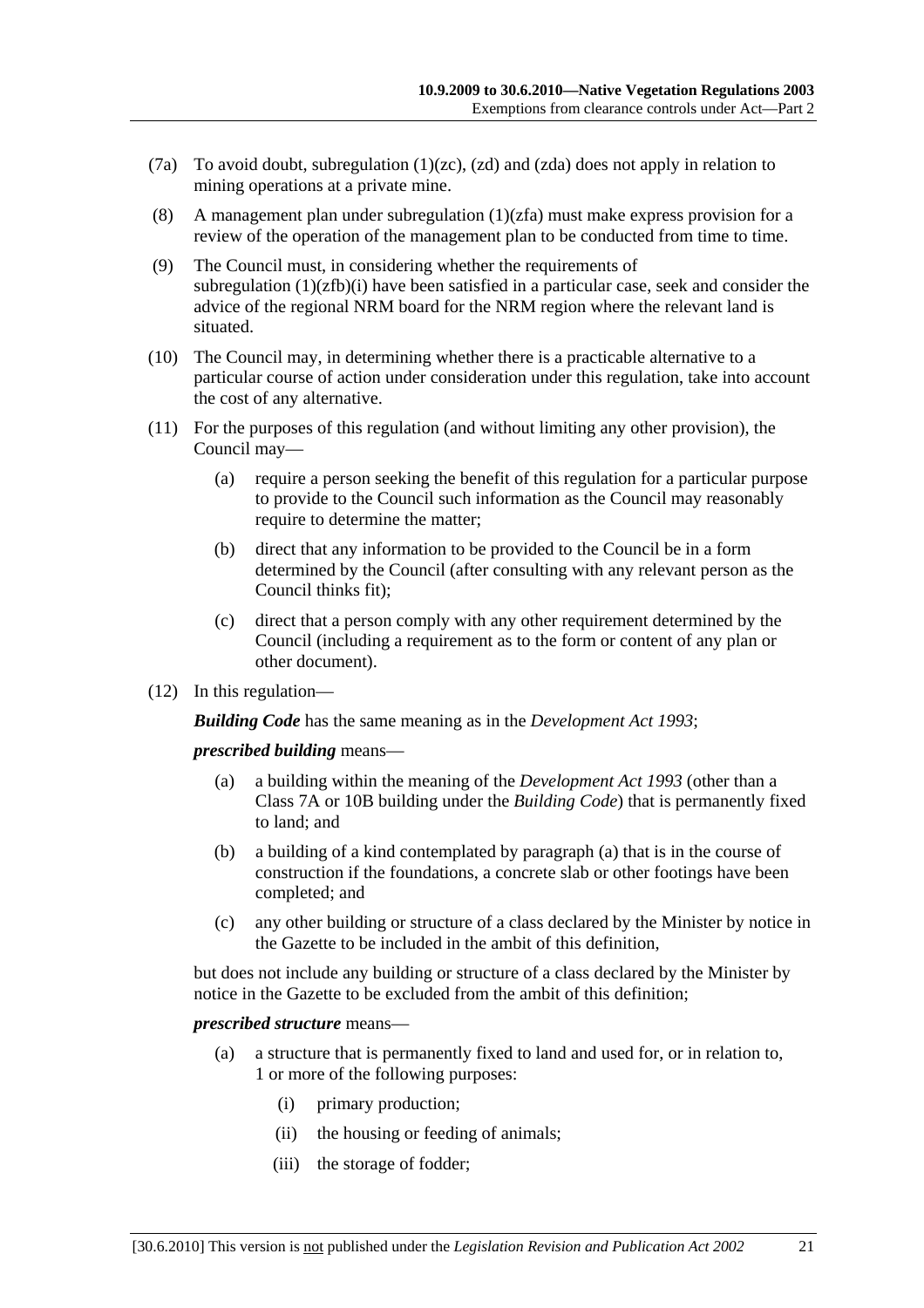- (iv) the storage of vehicles or vessels;
- (v) any other purpose declared by the Minister by notice in the Gazette to be included within the ambit of this paragraph; and
- (b) any other structure of a class declared by the Minister by notice in the Gazette to be included within the ambit of this definition,

but does not include—

- (c) a prescribed building; and
- (d) any structure of a class declared by the Minister by notice in the Gazette to be excluded from the ambit of this definition.
- (13) The Minister may, by subsequent notice in the Gazette, vary or revoke a notice under subregulation (12).

### **5A—Exemptions—fire prevention and control**

- (1) Pursuant to section 27(1)(b) of the Act and subject to these regulations, native vegetation may be cleared in the following circumstances (being circumstances in which the clearance is for a purpose related to fire prevention or control):
	- $(a)$  if—
		- (i) the vegetation is growing or situated—
			- (A) more than 20 metres from a prescribed building; or
			- (B) more than 5 metres from a prescribed structure; and
		- (ii) the clearance is undertaken in accordance with the written approval of the Chief Officer of SACFS;
	- $(b)$  if—
		- (i) the purpose of the clearance is to reduce combustible material on land; and
		- (ii) the clearance—
			- (A) is required or authorised by, and undertaken in accordance with, a bushfire prevention plan; or
			- (B) is undertaken in accordance with the written approval of the Chief Officer of SACFS; or
			- (C) in the case of a clearance in a reserve constituted under the *National Parks and Wildlife Act 1972* or in a wilderness protection zone or area constituted under the *Wilderness Protection Act 1992*—the clearance is undertaken in accordance with a standard operating procedure determined or approved by the Council for the purposes of this subsubparagraph; or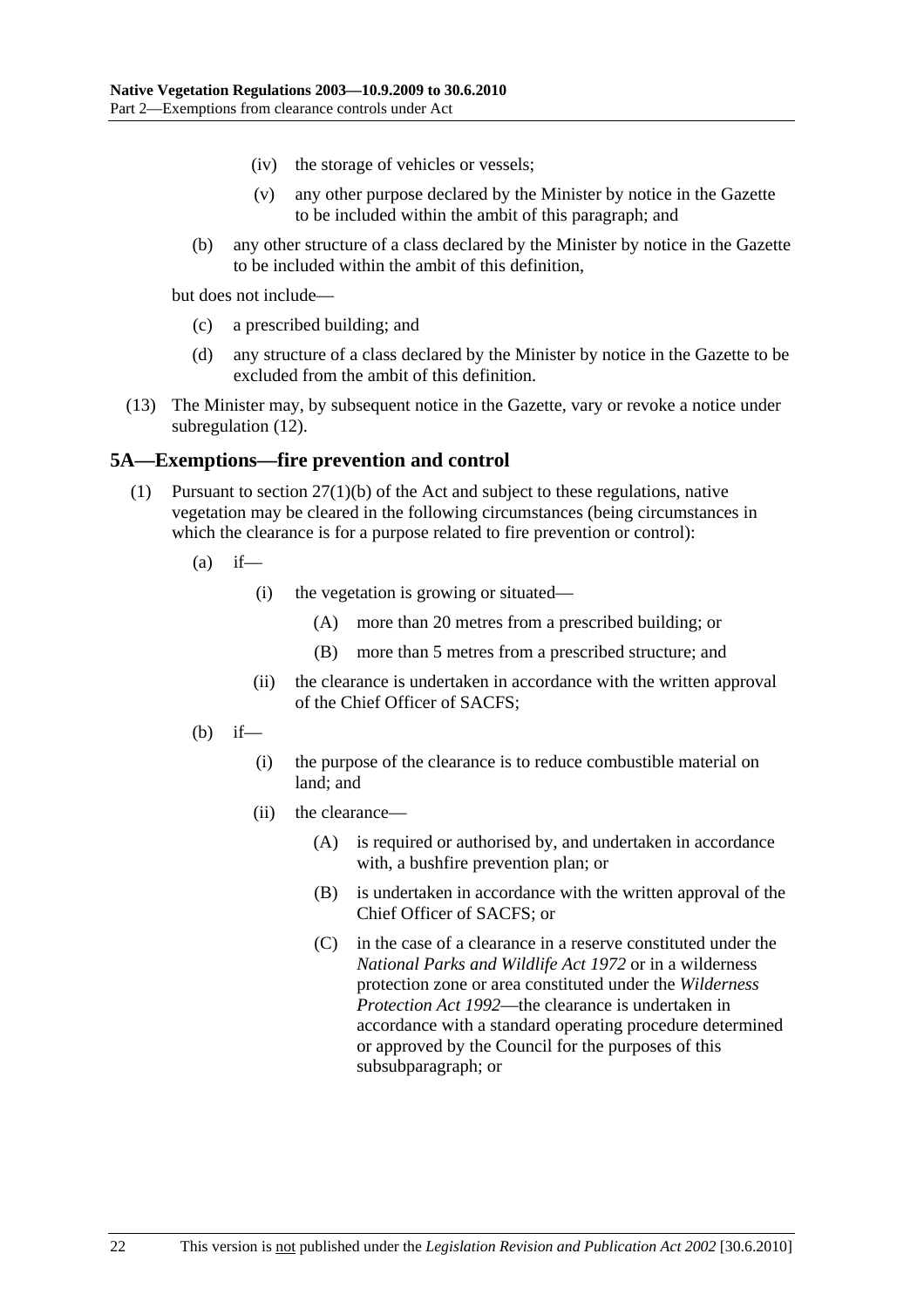- (D) in the case of a clearance on any other land of a class declared by the Minister by notice in the Gazette to be a class of land to which this subsubparagraph applies—the clearance is undertaken in accordance with a standard operating procedure determined or approved by the Council for the purposes of this subsubparagraph;
- (c) if the clearance is undertaken by, or in accordance with a direction or determination of—
	- (i) an officer of SAMFS exercising a power conferred under section 42 of the *Fire and Emergency Services Act 2005*; or
	- (ii) an officer of SACFS exercising a power conferred under section 82 or 97 of the *Fire and Emergency Services Act 2005*; or
	- (iii) a responsible authority (within the meaning of section 83 of the *Fire and Emergency Services Act 2005*) exercising a power under that section; or
	- (iv) an officer of SASES exercising a power conferred under section 118 of the *Fire and Emergency Services Act 2005*;
- $(d)$  if—
	- (i) the clearance is for the purpose of establishing or maintaining a fire access track; and
	- (ii) is undertaken in accordance with the written approval of the Chief Officer of SACFS;
- $(e)$  if—
	- (i) the clearance is for a fuel break that is—
		- (A) along an existing fence-line; or
		- (B) on the boundary between land owned by different persons, where part or all of the proposed fuel break is in an area of a mallee scrub community that is the subject of a declaration by the Council under subregulation (7) that is in force; or
		- (C) on a property situated in the area of a rural council and that is used principally for primary production; or
		- (D) required or authorised by a bushfire prevention plan; and
	- (ii) the clearance complies with the following provisions:
		- (A) in the case of fuel break along an existing fence-line—the total width of the fuel break must not exceed 5 metres;
		- (B) in the case of fuel break on the boundary between land owned by different persons in an area of a mallee scrub community (being an area that is the subject of a declaration under subregulation (7))—the total width of the fuel break must not exceed 7.5 metres;
		- (C) in the case of a fuel break on a property situated in the area of a rural council used principally for primary production—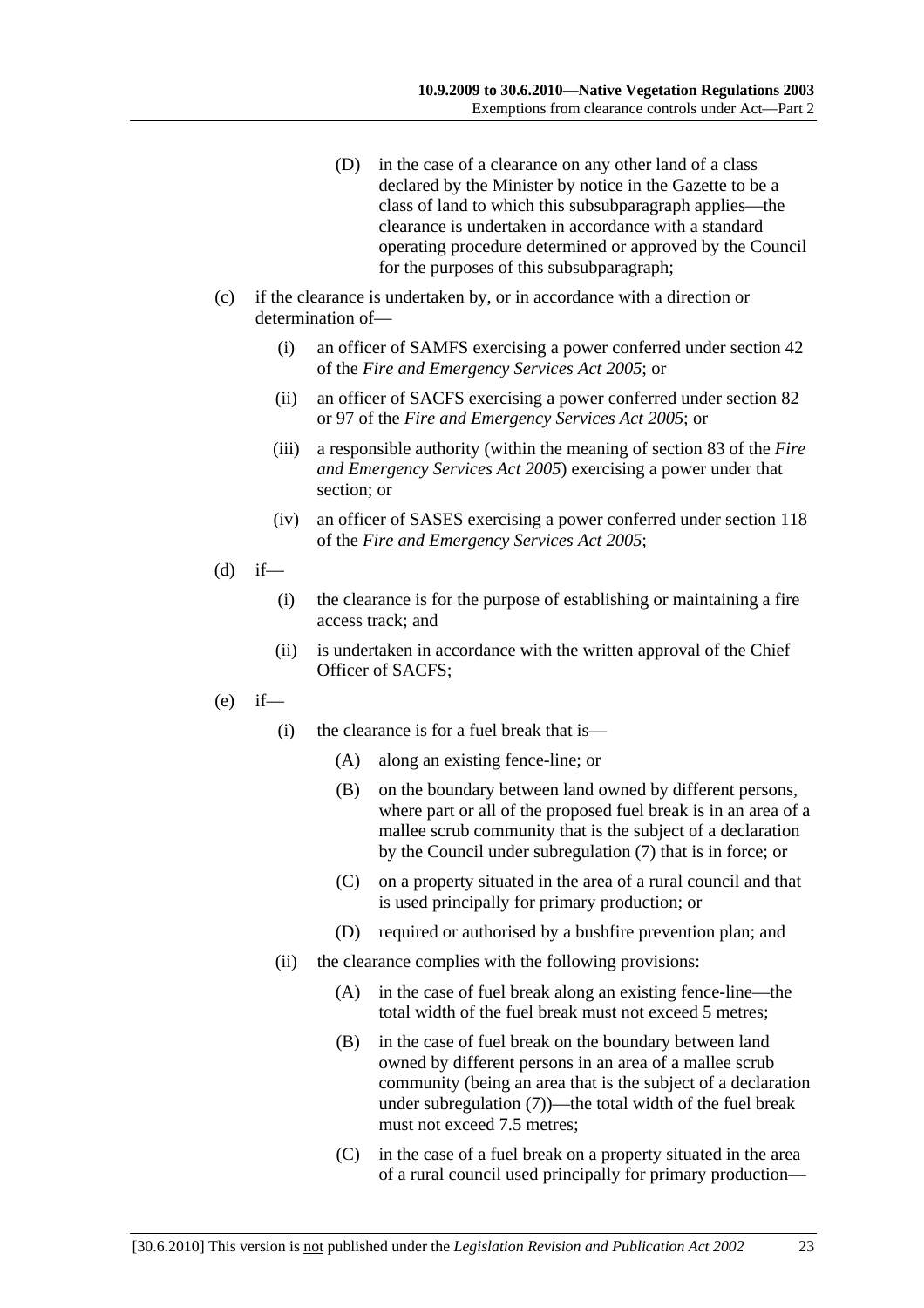- the total width of the fuel break must not exceed 20 metres; and
- the clearance must be required by or authorised under a bushfire prevention plan, or undertaken in accordance with the written approval of the Chief Officer of SACFS;
- (D) in any case—the clearance is undertaken in accordance with a bushfire prevention plan applying to the area in which the vegetation is growing or situated;
- (f) if the clearance is otherwise required or authorised by, and is carried out in accordance with, a bushfire prevention plan applying to the area in which the vegetation is growing or situated.
- (2) However, subregulation (1)(e) does not authorise the clearance of native vegetation for a fuel break if any point of the proposed fuel break would be within 200 metres of any land—
	- (a) that is sufficiently clear of vegetation so as to constitute a fuel break (other than a fuel break that runs approximately at right-angles to the proposed fuel break); and
	- (b) that provides comparable protection to the proposed fire break.

**Note—** 

This subregulation does not prevent a person from applying to the Council for consent to clear such a fire break.

- (3) For the purposes of subregulation (2)(a), in determining whether a proposed fuel break is within 200 metres from any land that is sufficiently clear of vegetation so as to constitute a fuel break, the following matters are not to be taken into account:
	- (a) whether or not the land is a fuel break cleared under this regulation or a previous provision of these regulations;
	- (b) whether or not the land is owned by the same person or different persons.
- (4) In granting an approval for the purposes of this regulation, the Chief Officer of SACFS—
	- (a) may only grant the approval if he or she is satisfied that the clearance is reasonably required or appropriate for the purpose of fire prevention or control; and
	- (b) must have regard to any relevant bushfire prevention plan; and
	- (c) must have regard to any guidelines specified by the Minister for the purposes of this subregulation.
- (5) The operation of this regulation extends to vegetation on land that is subject to a heritage agreement.
- (6) Nothing in this regulation authorises the clearance of native vegetation if such clearance would be contrary to any other Act or law.
- (7) The Council may, by notice in the Gazette, declare that subregulation  $(1)(e)(i)(B)$ applies in relation to an area of a mallee scrub community identified in the notice and may, by subsequent notice in the Gazette, vary or revoke such a declaration.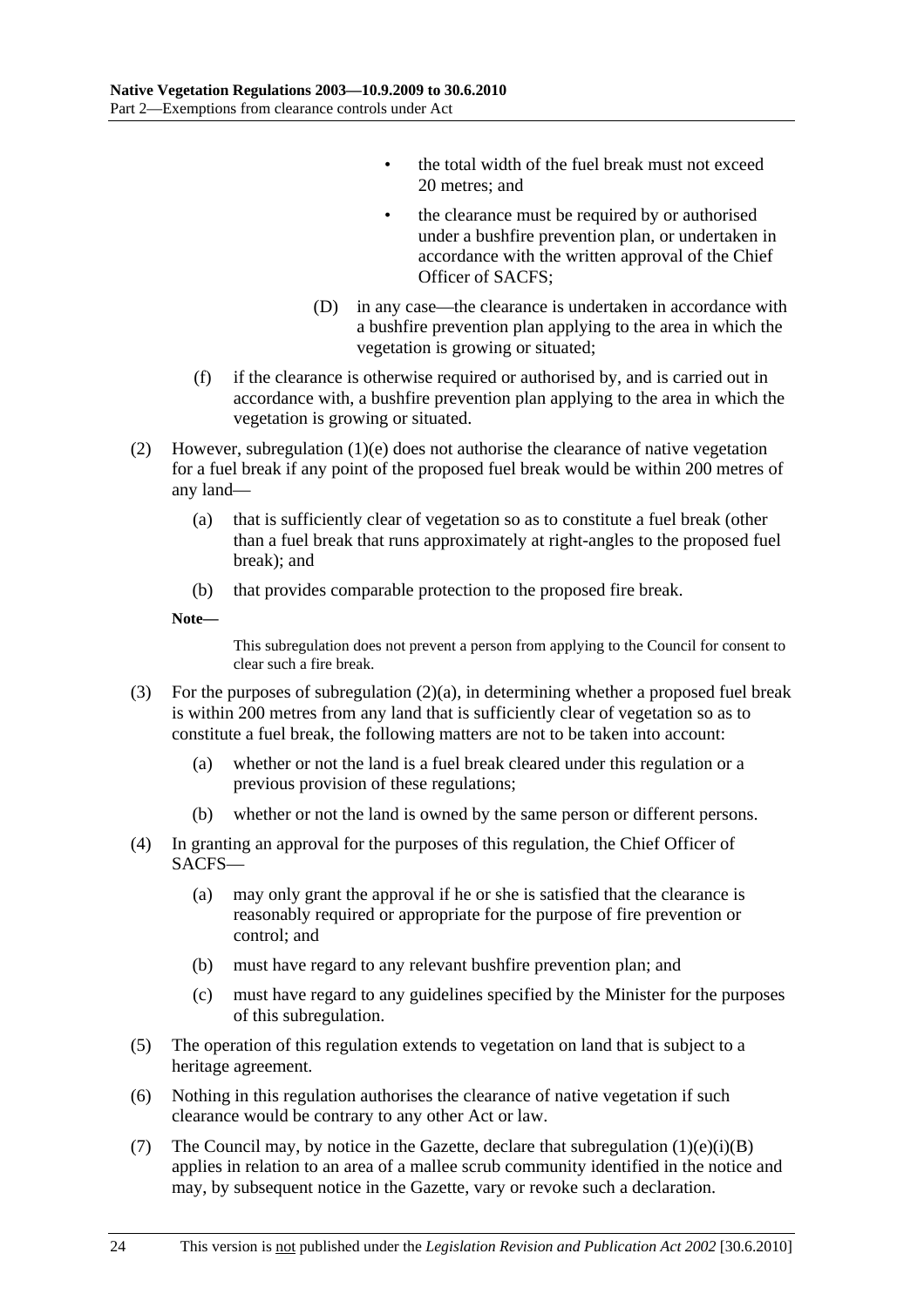(8) In this regulation—

*bushfire prevention plan* means a plan for bushfire prevention prepared by a district bushfire prevention committee under the *Fire and Emergency Services Act 2005*, as in force from time to time;

*fire access track* means a track (not exceeding 15 metres in width) constructed for use by vehicles undertaking firefighting activities;

*firefighting* has the same meaning as in the *Fire and Emergency Services Act 2005*;

*prescribed building* has the same meaning as in regulation 5;

*prescribed structure* has the same meaning as in regulation 5;

*rural council* has the same meaning as in the *Fire and Emergency Services Act 2005*.

#### **6—Restrictions on clearance of native vegetation**

- (1) Native vegetation may not be cleared pursuant to regulation  $5(1)(k)$ 
	- (a) if the vegetation—
		- (i) consists of a tree that has a trunk circumference (measured at a point 300 millimetres above the base of the tree) of 2 metres or more; and
		- (ii) is situated within the 1956 flood plain of the River Murray, other than where the vegetation is within the area of a city or township; or
	- (b) in any circumstances declared by the Minister, by notice in the Gazette, to be included in the ambit of this subregulation.
- (1a) The Minister may, by subsequent notice in the Gazette, vary or revoke a notice under subregulation  $(1)(b)$ .
- (2) Native vegetation may not be cleared pursuant to regulation  $5(1)(a)$ ,  $(ab)$ ,  $(b)$ ,  $(i)$ ,  $(q)$ ,  $(r)$ ,  $(s)$ ,  $(t)$  or  $(u)$  if—
	- (a) the clearance would be contrary to the requirements of a condition attached to a consent to clearance granted by the Council under the Act or by the Native Vegetation Authority under the repealed Act or of an order of a court under the Act or the repealed Act; or
	- (b) the vegetation was sown or planted in compliance with a condition attached to a consent to clearance granted by the Council under the Act or by the Native Vegetation Authority under the repealed Act or in compliance with an order of a court under the Act or the repealed Act.
- (2a) Native vegetation may not be cleared pursuant to regulation  $5(1)(t)$  or (u) if the vegetation is situated within the River Murray Floodplain Area.
- (3) In this regulation—

*township* has the same meaning as in the *Local Government Act 1999*.

## **Part 3—Application for consent**

#### **8—Application for consent**

 (1) For the purposes of section 28(3)(b)(iia) of the Act, the prescribed number of copies is 1.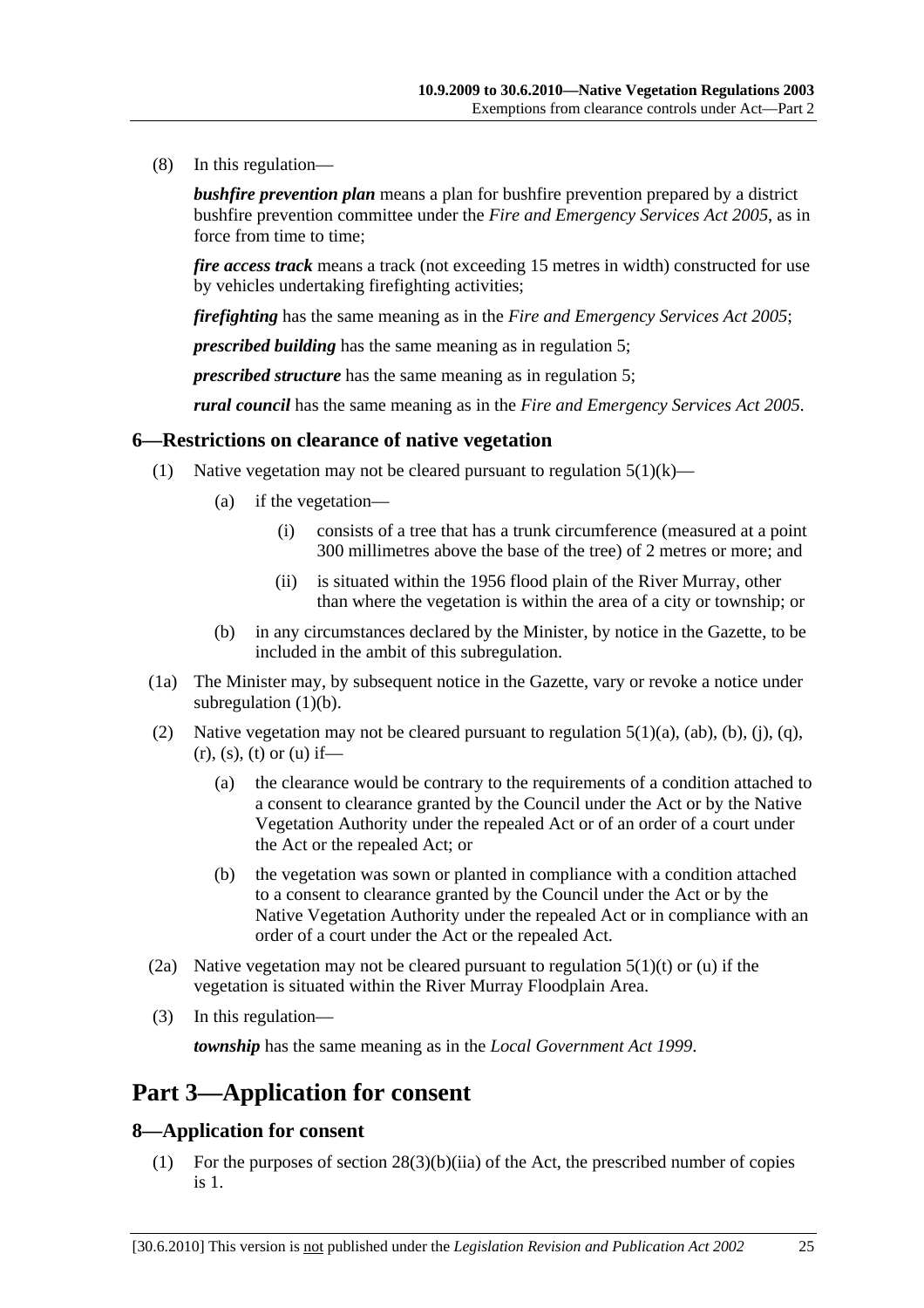- (2) For the purposes of section  $28(3)(b)(iii)$  of the Act, the prescribed fee is \$483 plus the fee referred to in subregulation (3).
- (3) The fee payable by an applicant for consent to clear native vegetation for the preparation of the report referred to in section 28(3)(b)(iia) of the Act is the Minister's estimate of the reasonable cost of preparing a report of that kind determined after consultation with the Council.
- (4) The Council may remit payment of, or refund, the whole, or part, of a fee payable or paid in relation to an application (including a fee for a report under section  $28(3)(b)(ii)$  of the Act).
- (5) For the purposes of section 28(5) of the Act, any agency, instrumentality, person or body approved by the Council as an entity that may prepare a report of the relevant kind is specified.

# **Part 4—Miscellaneous**

### **10—Interest**

- (1) Interest accrues from the end of the period referred to in section 31D(4)(a) or 31E(6)(a) of the Act at the prime bank rate for the relevant financial year.
- (2) Interest accrues on unpaid interest at 6 monthly intervals from the end of the period referred to in subregulation (1).
- (3) In this regulation—

*prime bank rate* for a particular financial year means the corporate loan reference rate applied by the Commonwealth Bank of Australia for corporate lending on the first trading day of the Bank in that financial year.

### **11—Prescribed form (section 33C(8) of Act)**

For the purposes of section 33C(8) of the Act, the form set out in Schedule 2 is prescribed.

### **12—Service of notices**

Notice may be served under the Act on a land owner—

- (a) personally; or
- (b) by posting it to the land owner at the address of the land owner last known to the person or body serving the notice.

### **13—The Fund**

- (1) Money standing to the credit of the Fund on account of a payment into the Fund under Part 2 of these regulations must, as far as practicable, be used—
	- (a) to establish or regenerate native vegetation on land that is within the same region of the State as the land that is to be cleared by virtue of the exemption under that Part and that has been selected by the Council for that purpose after having regard to the Regional Biodiversity Plan or Plans (if any) approved by the Minister that apply within that region; and
	- (b) to preserve and maintain that vegetation once established or reinstated.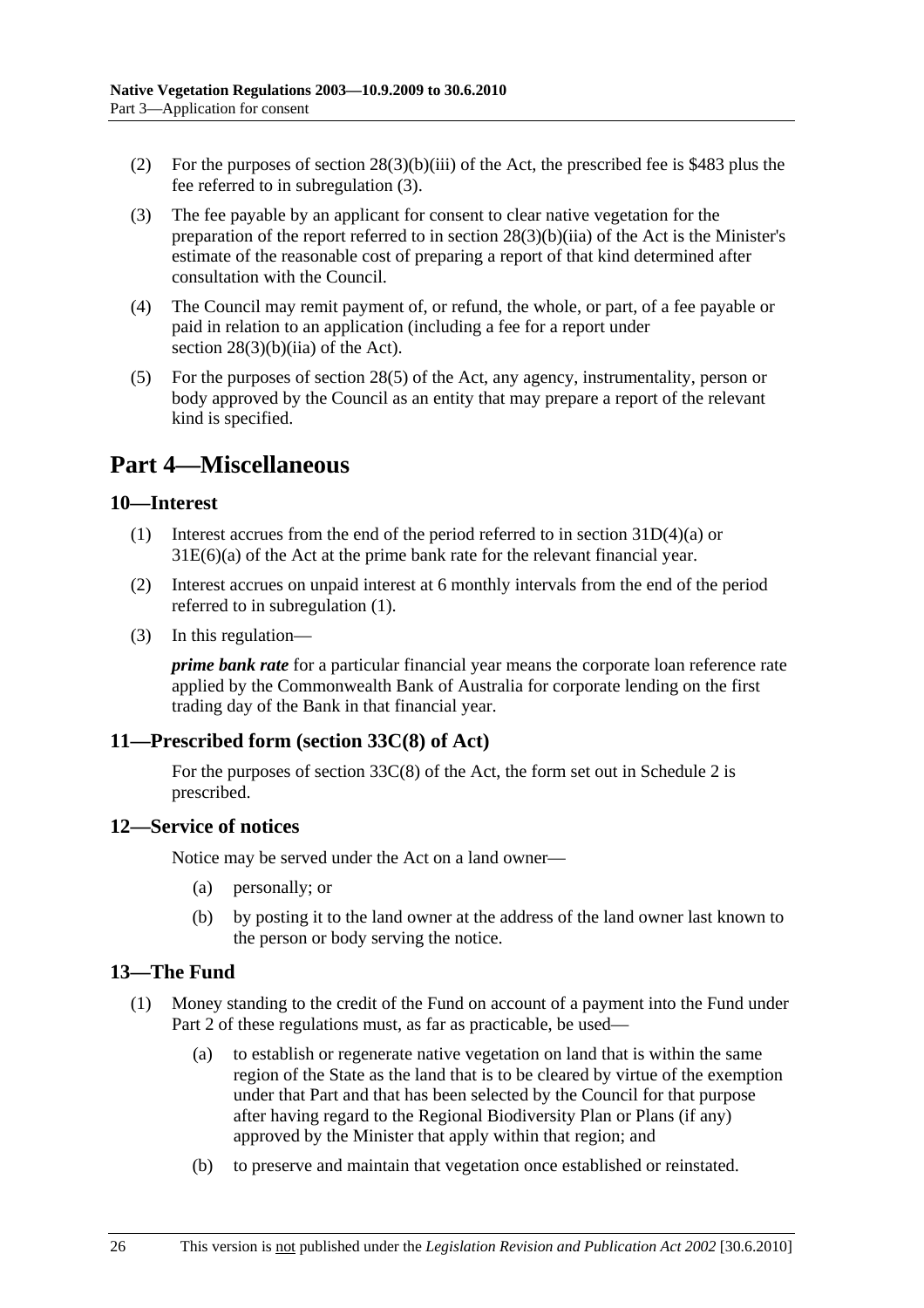(2) Other money standing to the credit of the Fund may be used or made available for any costs associated with research, promotional activities, investigations or other activities that, in the opinion of the Minister, will further the objects of the Act.

# **Schedule 1—Specified species of vegetation for the purposes of regulation 5(1)**

River red gum *Eucalyptus camaldulensis*

## **Schedule 2—Notice under section 33C(8) of Act**

Native Vegetation Act 1991

#### Notice of information relating to a warrant

- Section 33C of the Native Vegetation Act 1991 provides for the issuing and execution of NOTE: a warrant in various cases. A warrant has been issued under the Act and the following information is provided in relation to this matter:
- The name of authorised officer executing the warrant is: 1.

#### This person is an authorised officer under the Native Vegetation Act 1991.

- This warrant was issued by the following magistrate: 2.
- 3. This warrant was issued on
	- a.m./p.m. at.
- The warrant authorises the following course of action: 4.

- A warrant expires at the expiration of 1 month from the date of its issue.
- A person may be guilty of an offence if he or she fails to comply with a requirement under the Act or hinders an authorised officer in the lawful exercise of a power under the Act. The maximum penalty for an offence is \$5 000. (A person is not required to answer any question if to do so might incriminate the person or make the person liable to a criminal penalty.)

(Authorised officer executing warrant)

(Date)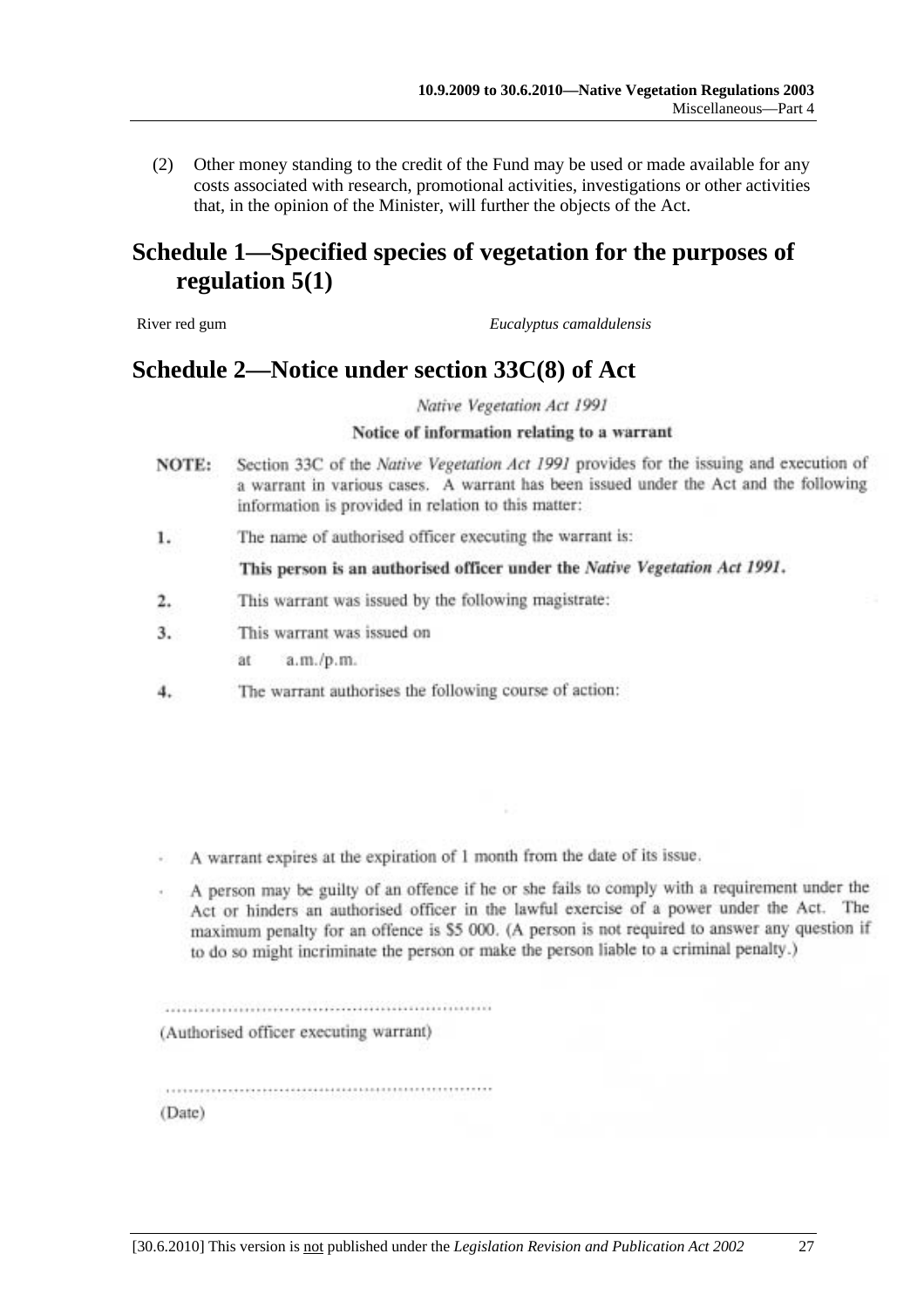# **Legislative history**

### **Notes**

- Variations of this version that are uncommenced are not incorporated into the text.
- Please note—References in the legislation to other legislation or instruments or to titles of bodies or offices are not automatically updated as part of the program for the revision and publication of legislation and therefore may be obsolete.
- Earlier versions of these regulations (historical versions) are listed at the end of the legislative history.
- For further information relating to the Act and subordinate legislation made under the Act see the Index of South Australian Statutes or www.legislation.sa.gov.au.

## **Legislation revoked by principal regulations**

The *Native Vegetation Regulations 2003* revoked the following:

*Native Vegetation Regulations 1991*

### **Principal regulations and variations**

New entries appear in bold.

| Year        | N <sub>0</sub> | Reference                | Commencement              |
|-------------|----------------|--------------------------|---------------------------|
| 2003        | 173            | Gazette 21.8.2003 p3282  | $25.8.2003$ : r 2         |
| 2003        | 227            | Gazette 13.11.2003 p4055 | 13.11.2003: r 2           |
| 2003 234    |                | Gazette 20.11.2003 p4239 | 24.11.2003: r 2           |
| 2005        | 60             | Gazette 26.5.2005 p1416  | $1.7.2005$ : r 2          |
| 2005 154    |                | Gazette 30.6.2005 p2239  | Pt 6 (r 11)—1.7.2005: r 2 |
| 2006 25     |                | Gazette 9.2.2006 p523    | $9.2.2006$ : r 2          |
| 2006 86     |                | Gazette 15.6.2006 p1717  | $1.7.2006$ : r 2          |
| 2007        | 26             | Gazette 29.3.2007 p949   | $29.3.2007:$ r 2          |
| 2007        | 163            | Gazette 7.6.2007 p2572   | $1.7.2007:$ r 2           |
| 2008        | 124            | Gazette 5.6.2008 p2113   | $1.7.2008:$ r 2           |
| 2008        | 279            | Gazette 30.10.2008 p5009 | $30.10.2008$ : r 2        |
| 2009        | 130            | Gazette 4.6.2009 p2591   | 1.7.2009: r2              |
| <b>2009</b> | 234            | Gazette 10.9.2009 p4412  | 10.9.2009: r2             |
| 2010        | 79             | Gazette 10.6.2010 p2754  | $1.7.2010$ : r 2          |

## **Provisions varied**

New entries appear in bold.

Entries that relate to provisions that have been deleted appear in italics.

| Provision                      | --<br>How varied | commencement |
|--------------------------------|------------------|--------------|
| $\mathbf{D}_{\mathbf{f}}$<br>. |                  |              |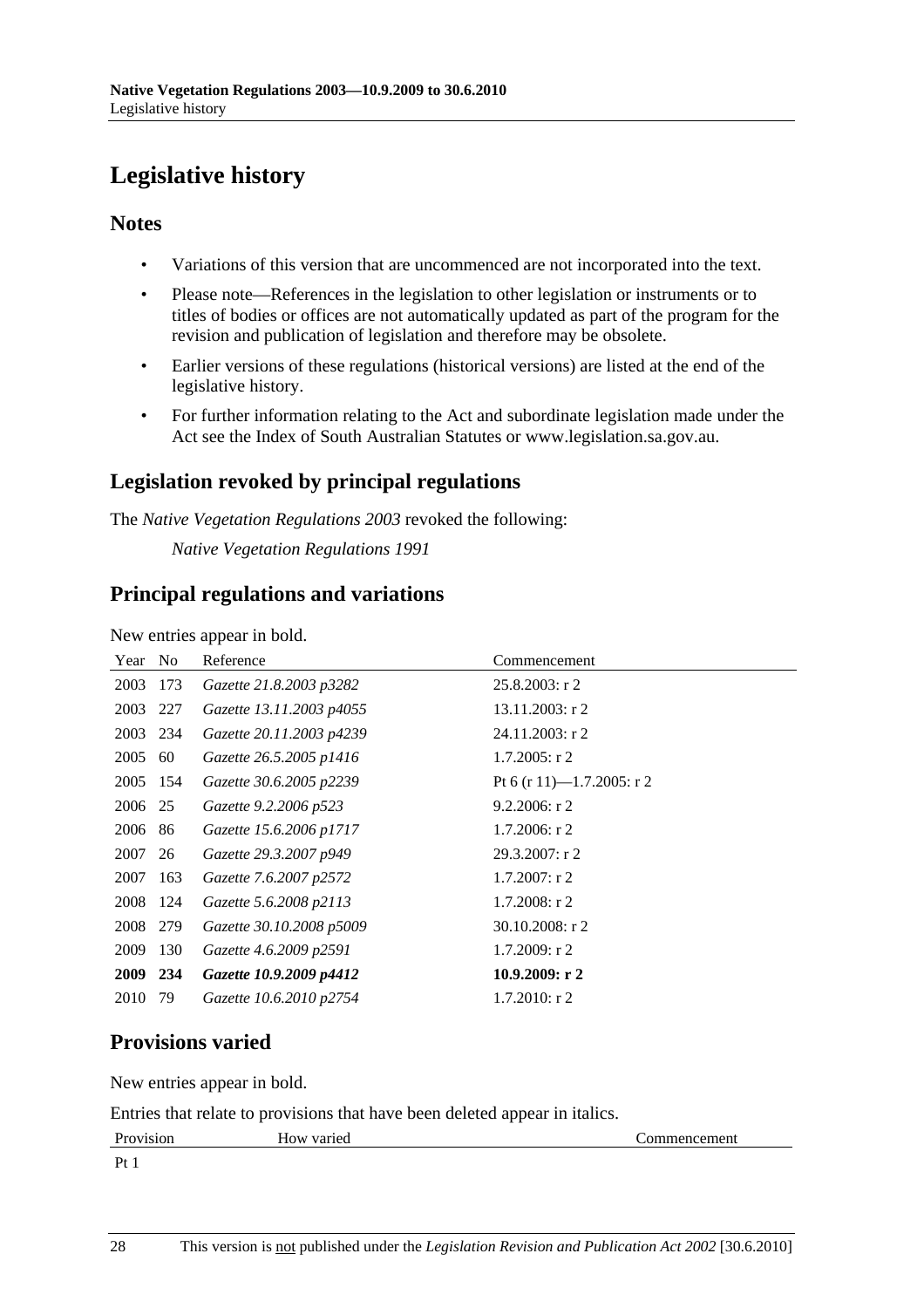| r <sub>2</sub>                         | omitted under the Legislation Revision and<br><b>Publication Act 2002</b> | 24.11.2003 |
|----------------------------------------|---------------------------------------------------------------------------|------------|
| r <sub>3</sub>                         |                                                                           |            |
| C.F.S.                                 | deleted by $25/2006$ r $4(1)$                                             | 9.2.2006   |
| country                                | varied by 25/2006 r 4(2)                                                  | 9.2.2006   |
| Mining Act                             | inserted by 279/2008 r 4                                                  | 30.10.2008 |
| <b>River Murray</b><br>Floodplain Area | inserted by 234/2003 r 4                                                  | 24.11.2003 |
| <b>SACFS</b>                           | inserted by 25/2006 r 4(3)                                                | 9.2.2006   |
| r 3A                                   | inserted by 234/2009 r 4                                                  | 10.9.2009  |
| Pt 2                                   |                                                                           |            |
| r <sub>5</sub>                         |                                                                           |            |
| r 5(1)                                 | varied by 227/2003 r 4                                                    | 13.11.2003 |
|                                        | varied by 154/2005 r 11(1) and (2)                                        | 1.7.2005   |
|                                        | varied by $25/2006$ r $5(1)$ — $(23)$                                     | 9.2.2006   |
|                                        | varied by 26/2007 r 4                                                     | 29.3.2007  |
|                                        | varied by 279/2008 r $5(1)$ —(4)                                          | 30.10.2008 |
|                                        | (ka) deleted by $234/2009$ r $5(1)$                                       | 10.9.2009  |
|                                        | varied by 234/2009 r 5(1), (2), (6)                                       | 10.9.2009  |
|                                        | $(m), (n), (o)$ deleted by 234/2009 5(3)                                  | 10.9.2009  |
|                                        | $(v)$ , $(w)$ , $(x)$ deleted by 234/2009 r 5(4)                          | 10.9.2009  |
|                                        | (z), (za) deleted by $234/2009$ r $5(5)$                                  | 10.9.2009  |
| $r 5(1a)$ and $(1b)$                   | inserted by $25/2006$ r $5(24)$                                           | 9.2.2006   |
| $r \, 5(lc)$                           | inserted by $25/2006$ r $5(24)$                                           | 9.2.2006   |
|                                        | deleted by $234/2009$ r 5(7)                                              | 10.9.2009  |
| r 5(2)                                 | varied by 234/2003 r 5(1)                                                 | 24.11.2003 |
|                                        | substituted by 234/2009 r 5(7)                                            | 10.9.2009  |
| $r\sqrt{5(2a)}$                        | inserted by 234/2003 r $5(2)$                                             | 24.11.2003 |
|                                        | deleted by $234/2009$ r 5(7)                                              | 10.9.2009  |
| r 5(3)                                 | substituted by 234/2009 r 5(7)                                            | 10.9.2009  |
| $r 5(4)$ —(6)                          | deleted by $234/2009$ r 5(7)                                              | 10.9.2009  |
| r 5(7a)                                | inserted by 279/2008 r 5(5)                                               | 30.10.2008 |
| $r 5(8)$ - $(11)$                      | inserted by $25/2006$ r $5(25)$                                           | 9.2.2006   |
| $r 5(12)$ and $(13)$                   | inserted by 234/2009 r 5(8)                                               | 10.9.2009  |
| r 5A                                   | inserted by 234/2009 r 6                                                  | 10.9.2009  |
| r 6                                    |                                                                           |            |
| r(6(1))                                | substituted by 234/2009 r 7(1)                                            | 10.9.2009  |
| r6(1a)                                 | inserted by 234/2009 r 7(1)                                               | 10.9.2009  |
| r(6(2)                                 | varied by 26/2007 r 5                                                     | 29.3.2007  |
|                                        | varied by 234/2009 r 7(2)                                                 | 10.9.2009  |
| r 6(2a)                                | inserted by 234/2003 r 6                                                  | 24.11.2003 |
| r7                                     | deleted by 234/2009 r 8                                                   | 10.9.2009  |
|                                        |                                                                           |            |

Pt 3